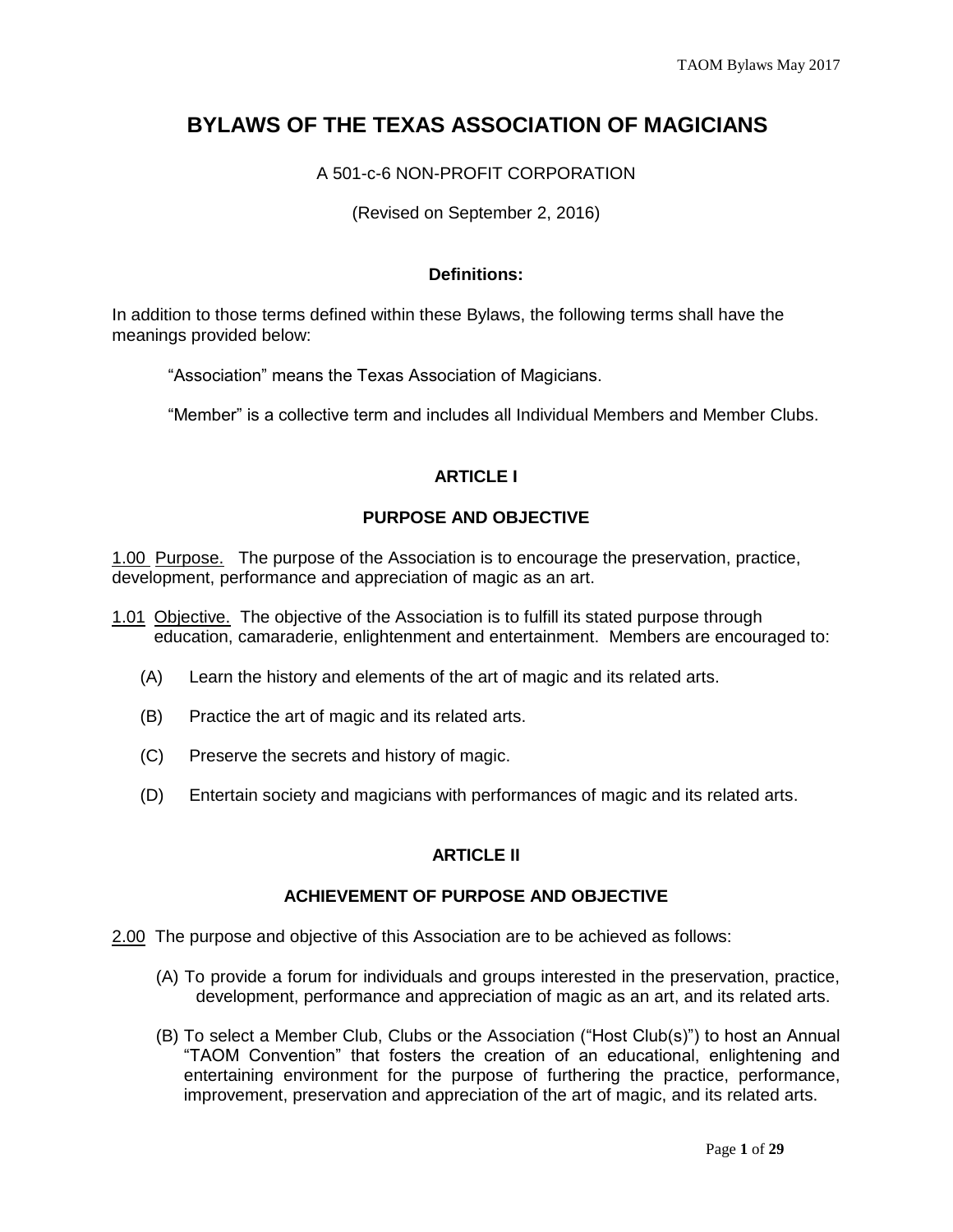- (C) To promote harmony among those interested in magic and its related arts.
- (D) To advance the ethics of the magical profession.
- (E) To encourage all the associated magical arts.
- (F) To discourage and prevent the exposure of the art of magic, except in books, digital products, literature and magazines that are intended for the exclusive use of magicians and devotees of the magical arts.

## **ARTICLE III**

## **OFFICES**

3.00 Principal Office. The principal and registered office of the Association in the State of Texas is to be located at the residence of the Secretary, who is also the Registered Agent of the Association. The Association may have such additional offices within the State of Texas as the Board of Directors may determine.

## **ARTICLE IV**

## **ORGANIZATION**

4.00 Organization. The Association is composed of Individual Members and Member Clubs. The Association is governed by its Board of Directors (the "Board").

#### 4.01 Application of Magic Clubs for Membership in the Association.

(A) Member Club. Any entity (whether a corporation, limited partnership, unincorporated association or other group of individuals) that : (i) has a principal office or regular meeting location in the State of Texas; and (ii) is a reputable magic organization, or otherwise has a demonstrated interest in, and support of, the art of magic; and (iii) agrees to support the purposes of the Association, may apply for Member Club status in the Association. An application for status as a Member Club must be signed by two principal officers of the applying entity and must be accompanied by a list of at least eight members of the applying entity, along with contact information for each those members. The Board shall determine if an applicant to be a Member Club in the Association meets the qualifications for membership.

(B) Qualified applicants for Member Club status will be considered, and, upon approval by a majority vote of the Board, shall be granted Member Club status. A Member Club will automatically be included in, and added, to the list of Member Clubs of the Association as of the date of approval by the Board. There are no dues or fees assessed to a Member Club.

4.02 Member Clubs. All Member Clubs admitted to the Association are listed in APPENDIX A to these Bylaws, as of the effective date of Appendix A. After removal of a Member Club from the Association is approved by the Board of Directors, the club is automatically eliminated from Appendix A.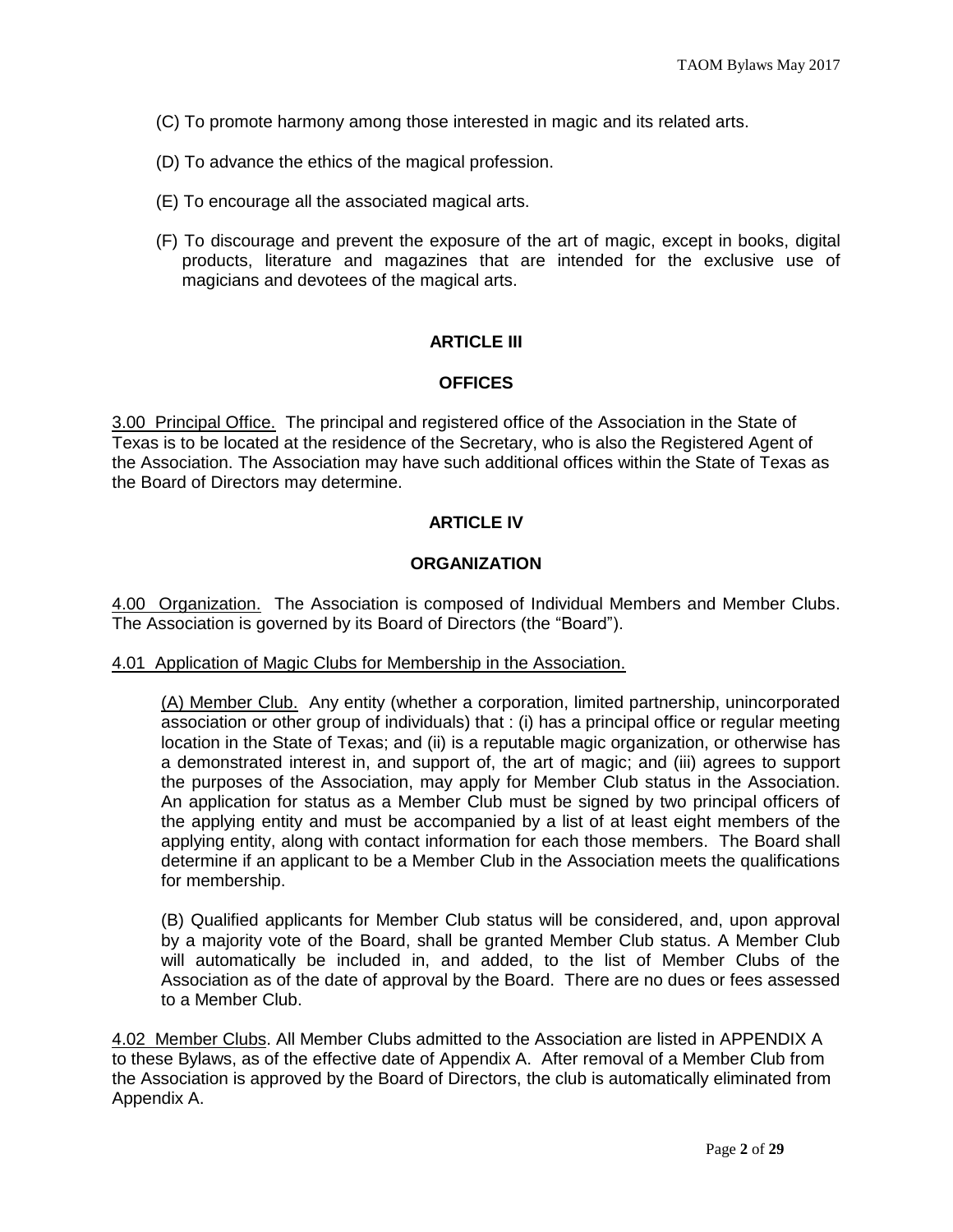4.03 Membership Status of Member Clubs. Upon at least 10 days notice to the Member Club of the date upon which a hearing will be held before the Board, and upon the completion of a hearing addressing any relevant issue, a Member Club may be removed from membership in the Association at any meeting of the Board of Directors. The notice given to the Member Club shall reasonably describe the issues to be considered at the hearing to be conducted by the Board. A Member Club may be removed due to inactivity, dissolution or any other good and sufficient reason as determined at the sole discretion of the Board of Directors. A two- thirds majority vote of the Directors present at the meeting (at which such issue is presented) is necessary to remove a Member Club as a Member of the Association.

4.04 Admission as an Individual Member. Any individual person who agrees to support the purposes and ethics of the Association may apply for membership in the Association as an Individual Member. An Individual Member will be deemed to be automatically admitted as an Individual Member of the Association, upon (i) payment of the current amount of dues then owed, and (ii) execution of an affirmation that includes the following declaration:

"I agree to: (i) encourage the preservation, practice, development and appreciation of magic as an art: (ii) observe and follow the Ethics of the TAOM; and (iii) protect the secrets of magic from improper disclosure."

## **ARTICLE V**

## **OFFICERS**

- 5.0 Officers. The Officers of the Association are:
	- (A) The President, who is nominated by the Member Club or Clubs that will host the Annual Convention that is to occur during the term of the President. The Board, upon a majority vote, elects the President from those persons nominated.
	- (B) The Vice President, who is nominated by the Member Club or Clubs that will host the Annual Convention in the calendar year immediately following the Annual Convention to be held during the term of the President. The Board, upon a majority vote, elects the Vice President from the persons nominated.
	- (C) The Secretary, who is elected by the Board.
	- (D) The Treasurer, who is elected by the Board. The same person may hold the office of the Secretary and Treasurer at the will of a majority of the Board.
	- (E) The Legal Advisor, who is elected by the Board of Directors (who will be an advisory member of the Board of Directors, but without a vote, unless the Legal Advisor is otherwise a voting member of the Board of Directors).
	- (F) The Historian, who is elected by the Board of Directors (who will be an advisory member of the Board of Directors, but without a vote, unless the Historian is otherwise a voting member of the Board of Directors).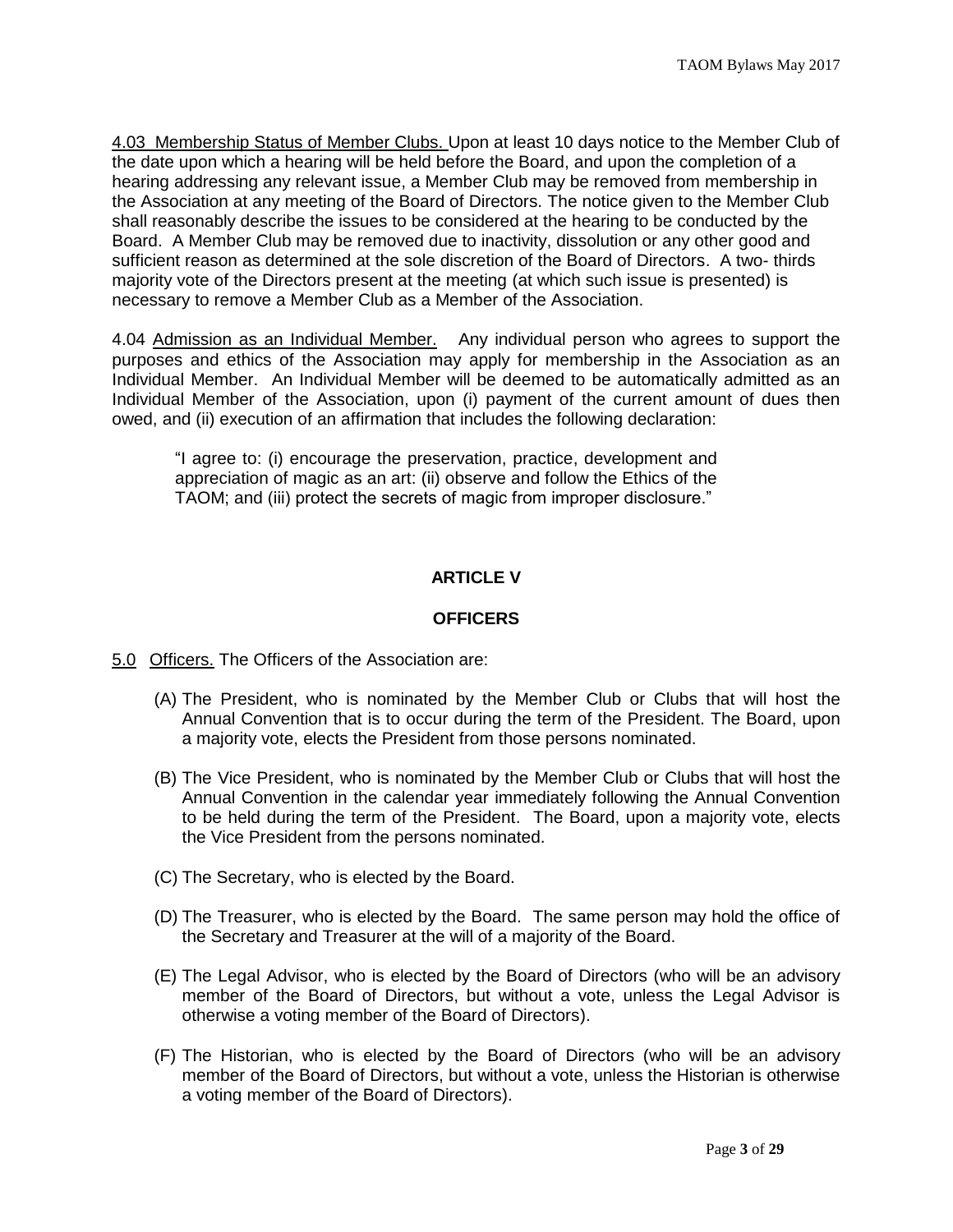- (G) The Club Coordinator who is appointed by the Board of Directors (who will be an advisory member of the Board of Directors, but without a vote, unless the Club Coordinator is otherwise a voting member of the Board of Directors).
- (H) The Webmaster who is appointed by the Board of Directors (who will be an advisory member of the Board of Directors, but without a vote, unless the Webmaster is otherwise a voting member of the Board of Directors).
- (I) Such other advisors to the Board as are deemed necessary in the sole discretion of the Board of Directors, upon a majority vote.

#### 5.01 Election and Term of Office.

- (A) The Officers of the Association are elected annually by the Board of Directors at the Meeting of the Board held at the Annual Convention. If the election of Officers is not held at such meeting, or if an Annual Convention is not held in a calendar year, the election of Officers will be held as soon thereafter as possible, upon an election process selected by the Board that is consistent with these Bylaws. New offices may be created by the Board of Directors and filled at any meeting of the Board of Directors.
- (B) Each Officer will hold office for one year, except that the Board of Directors may set the term of office for the Historian from one to five years. Each Officer will hold office until his/her successor has been elected and installed.

5.02 Vacancies. A vacancy in any office will be filled by majority vote of the Board of Directors for the remaining portion of the term.

5.03 Removal. Any Officer elected or appointed by the Board of Directors may be removed during their current term by a two-thirds vote of the Board of Directors whenever, in the judgment of the Board of Directors, the best interests of the Association would be served thereby, but such removal will be without prejudice to the contract rights, if any, of the Officer so removed.

5.04 President. The President will be the Chief Executive Officer of the Association and supervise all of the business and affairs of the Association. The President will preside at all meetings of the members and of the Board of Directors. The President may sign, with the Secretary or any other Officer of the Association authorized by the Board of Directors, any deeds, mortgages, bonds, contracts, or other instruments which the Board of Directors authorizes to be executed, except in cases where the signing and execution thereof is expressly delegated by the Board of Directors or by the Bylaws or by statute to some other Officer or agent of the Association.

5.05 Vice President. In the absence of the President or in the event of the inability or refusal of the President to act, or otherwise execute the requirements of the office of President, the Vice President will perform the duties of the President and, when so acting, will have all the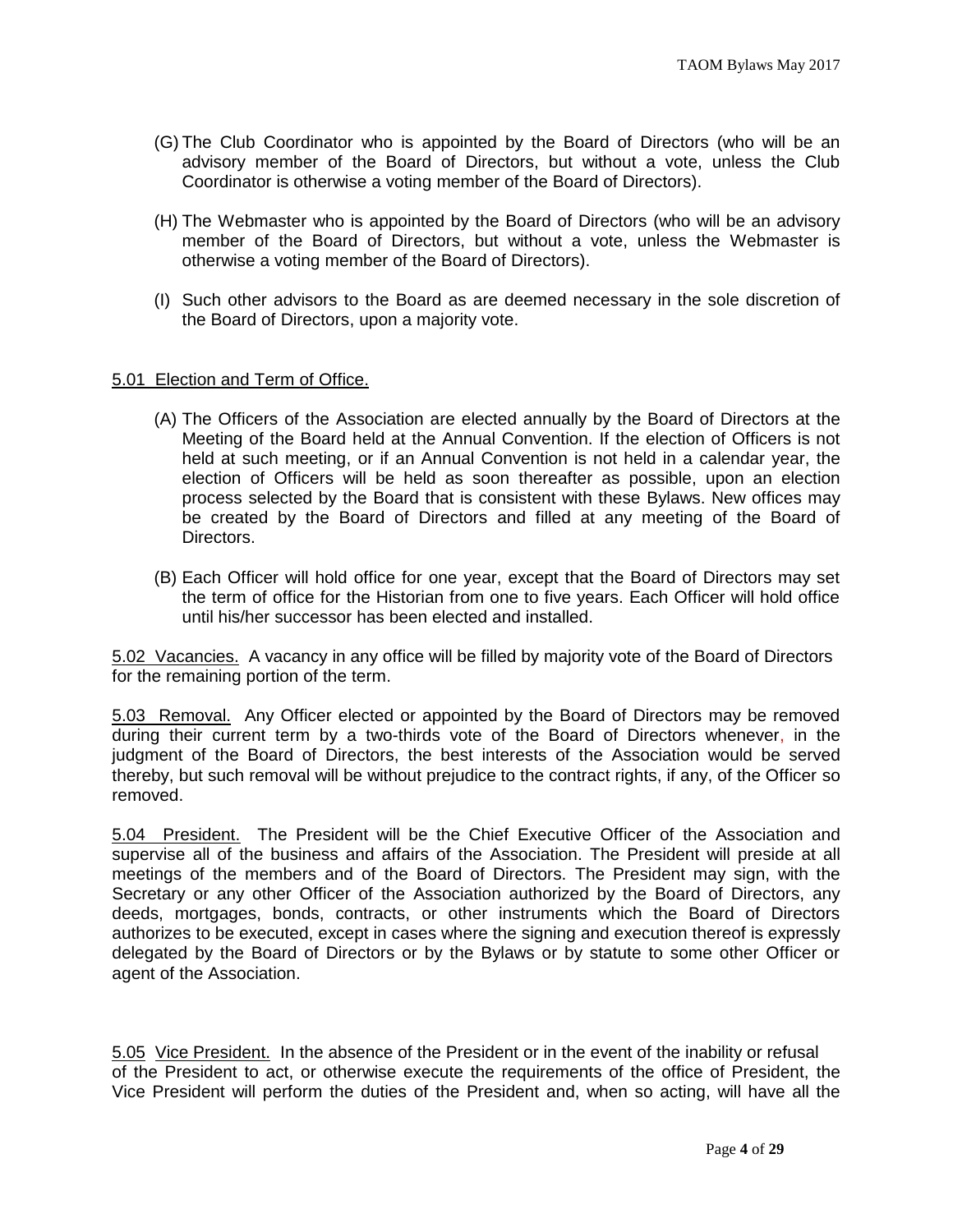powers of and be subject to all the restrictions upon the President. In addition, the Vice President will act as Chairperson and supervisor of the Judges' panel for all contests held at the Annual Convention held during the President's term. The Vice President will be a member of the Trophy and Awards committee during the Annual Convention held during the President's term.

#### 5.06 Treasurer.

(A) The Board of Directors may secure a bond for the Treasurer, for the faithful discharge of his/her duties in such sum and with such surety, or sureties, as the Board of Directors determines. The Treasurer shall:

- (i) Have charge and custody of and be responsible for all funds and securities of the Association;
- (ii) Receive and give receipts for moneys due and payable to the Association from any source whatsoever;
- (iii) Deposit all such moneys in the name of the Association in such banks, trust companies, or other depositories as directed in Article X of these Bylaws;
- (iv) Maintain an accurate account of all receipts and disbursements;
- (v) Render an itemized statement thereof at any mid-year meeting of the Board, and at the meeting of the Board held at the Annual Convention, and at such other times as the Board may require; and
- (vi) Perform all the duties incident to the office of Treasurer, and as directed by the Board of Directors.

(B) An audit of the Treasurer's books and accounts will be conducted at such times as the Board shall deem appropriate. The method of audit will be determined by the Board of Directors.

(C) The Treasurer will be reimbursed for reasonable travel and lodging expenses directly related to the business and events of the Association.

#### 5.07 Secretary.

(A) The duties of the Secretary are:

- (i) To keep the minutes of the meetings of the members and of the Board in separate books provided for that purpose;
- (ii) To give all notices in accordance with the provision of these Bylaws and as required by law;
- (iii) To give all notices of meetings of the Board to all members of the Board, in the methods authorized by these Bylaws.
- (iv) To issue membership cards.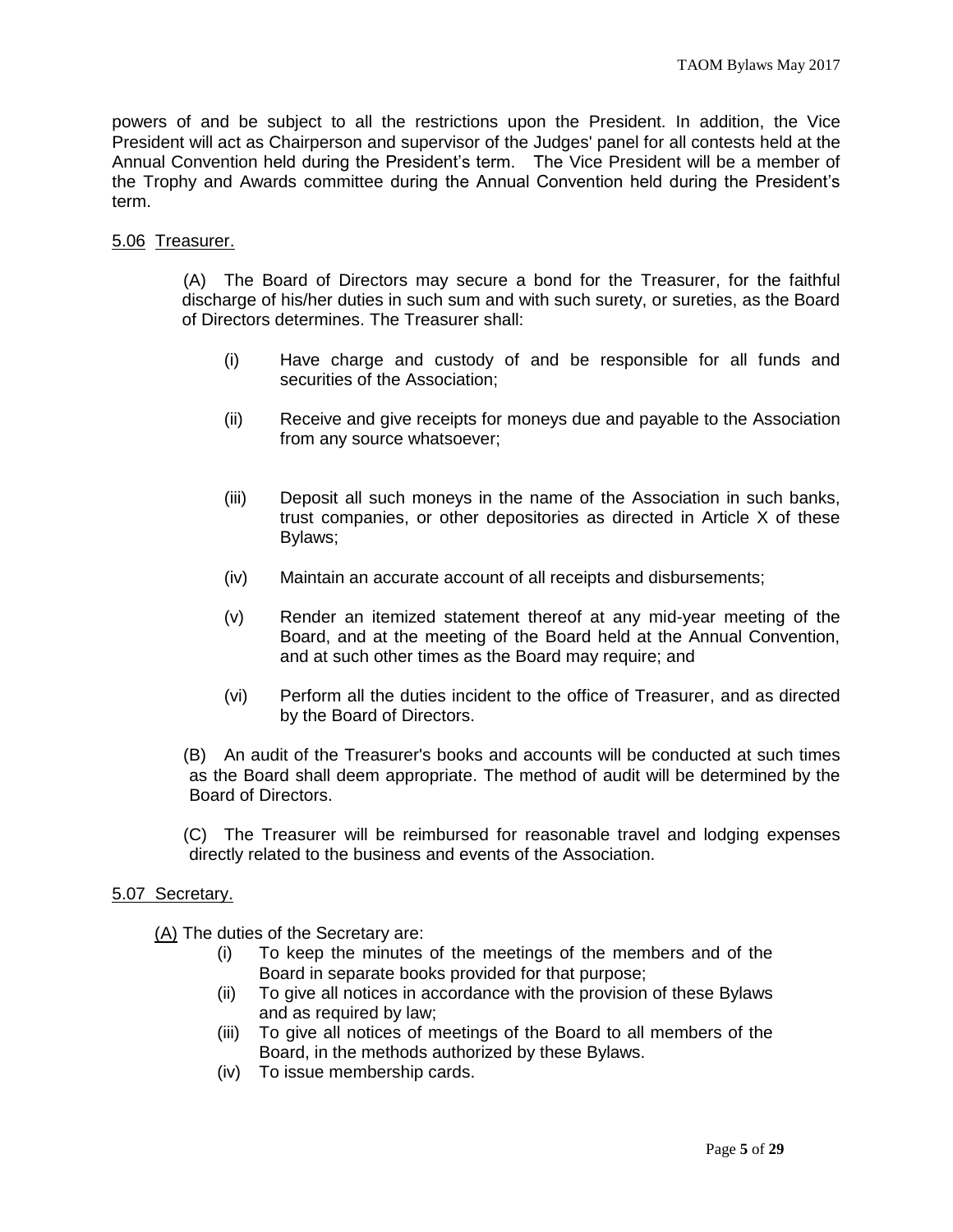- (v) To notify appropriate Member Clubs before June 1st each year, that the term of their Club Representative is to expire at the following convention. Notification will be accompanied by a form for providing the required information (names and contact information for new Club Representative, and officers of the Member Club).
- (vi) To mail on or before August 10th of each year an updated list of the Officers and Club Representatives (and their Alternates) to all members of the Board.
- (vii) To be custodian of the books and records of the Association.
- (viii) To be custodian of the seal of the Association and affix the seal of the Association to all documents, the execution of which on behalf of the Association under its seal, is duly authorized in accordance with the provisions of these Bylaws.
- (ix) To provide suitable trophies and awards with the approval of the Board of Directors using15% of the annual interest from the A. Renerick Clark Memorial Trust Fund bequest for such purchase.
- (x) To assist in providing to the Vice President the contact information from each Member Club of competent and qualified Individual Members willing to act as judges in the contests held at the Annual Convention.
- (xi) To provide winners of contests properly engraved names and titles for their awards.
- (B) The Secretary will keep a register of the postal mailing address of each member as obtained from the Host Club(s) of the Annual Convention, and other sources; and will, in general, perform all duties incidental to the office of Secretary. The Secretary will also keep a register of the e-mail address of each member, when available to the Association.
- (C) The Secretary will file all reports, records and notices required by the Internal Revenue Service and the Texas Non-Profit Corporation Act applicable to any TAOM activities.
- (D) The Secretary will be reimbursed for travel and lodging expenses directly related to the business and events of the Association.
- (E) The Secretary shall administer all bequests to the Association.

5.08 Other Officers. If the Board of Directors should create any new officer positions, persons elected to fill those positions will perform such duties as are assigned them by the Board of Directors.

5.09 Successive Terms. No Officer except the Secretary, Treasurer, (Secretary-Treasurer), Historian, Club Coordinator, Webmaster, or Legal Advisor may succeed him/herself.

5.10 Rules of Order. All meetings of the Board shall be conducted in compliance with the applicable provisions of the most recent published edition of Roberts Rules of Order. The Legal Advisor or the Secretary shall act as Parliamentarian at all meetings of the Board.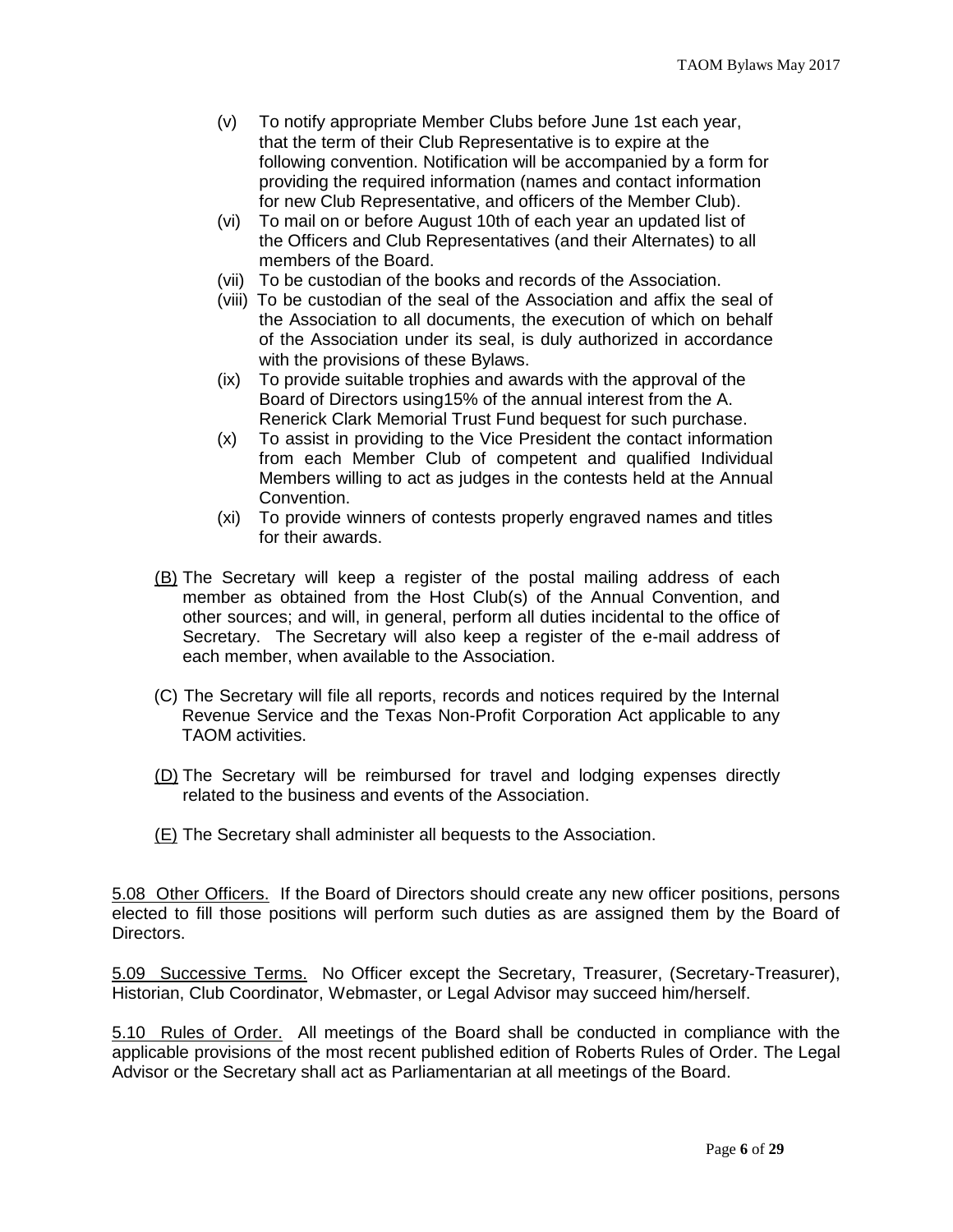## **ARTICLE VI**

## **BOARD OF DIRECTORS**

### 6.00 General Powers.

The affairs of the Association will be managed by its Board of Directors. Each member of the Board must be a member in good standing of the Association.

## 6.01 Members of the Board of Directors.

- A. The voting members of the Board are:
	- 1. The President, Vice-President, Secretary and Treasurer of the Association.
	- 2. Each Club Representative elected by each Member Club.
	- 3. All Past Presidents of the Association.
- B. All other persons appointed by the Board to be non-voting advisory members of the Board.
- C. The Historian, Club Coordinator, Webmaster and Legal Advisor are non-voting advisory members of the Board (unless they are a voting member of the Board in another capacity).

6.02 Meetings and Voting by Alternate Means. Any action taken during a meeting conducted by alternate means pursuant to this Section 6.02 must comply with requirements for a quorum and the percentage of votes required by these Bylaws. Elections, decisions, and meetings of the Board may be conducted by mail, e-mail, telephone conference, web-based meeting processes, or in such other manner as the Board of Directors may approve, so long as the Secretary confirms to the Board, that at least a majority of the Board collectively complied with at least one of the following:

- (A) Received 10 day advance notice of said meeting, decision or election, by mail, email or other means;
- (B) Participated in said meeting, election or decision; or
- (C) Waived (by written or emailed waiver to the Secretary) any right to notice of said, meeting, decision, or election.

## 6.03 Voting Rights.

(A) The President, Vice President, Secretary and Treasurer have one vote each.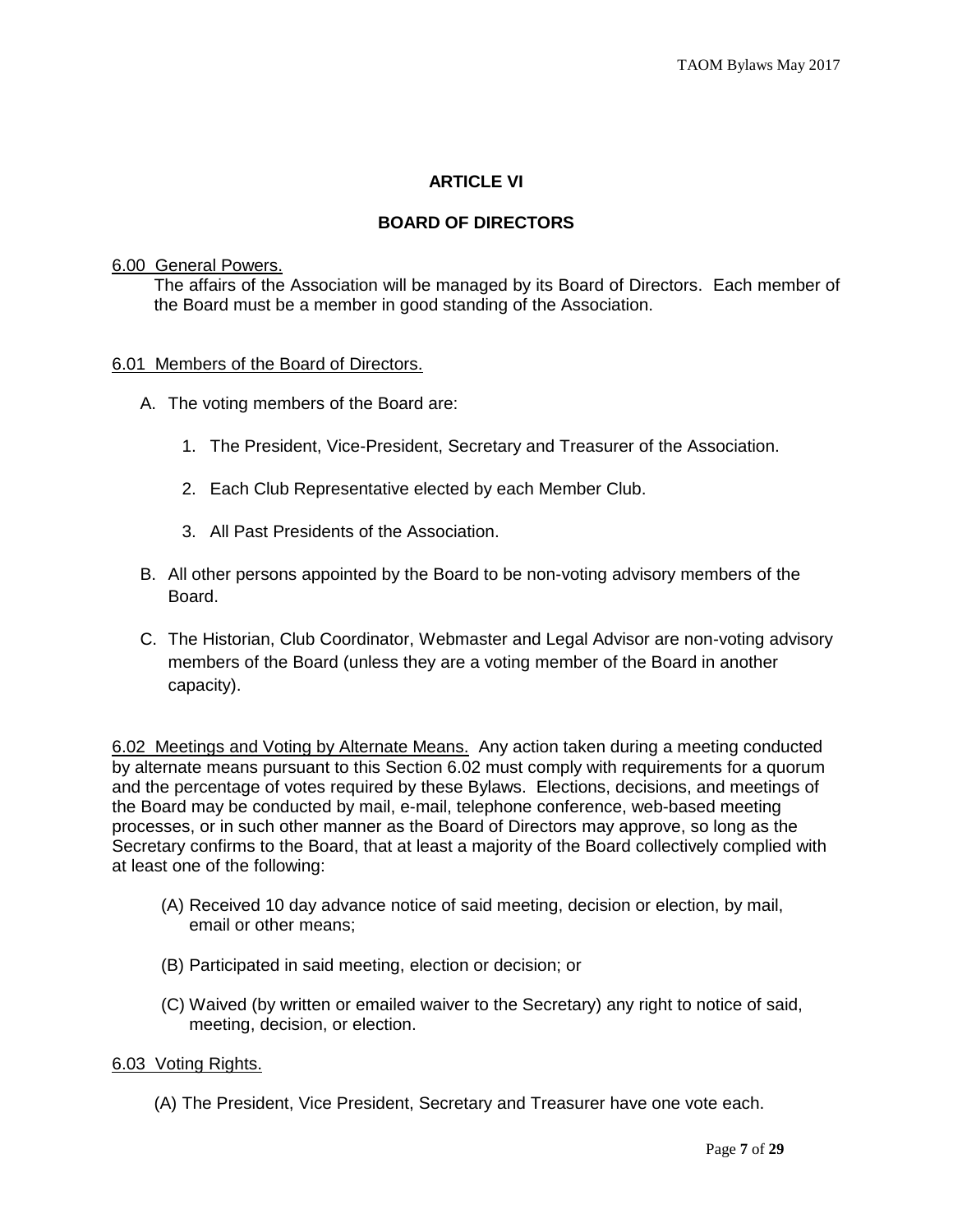- (B) When the Secretary and Treasurer are the same person, he/she has only one vote.
- (C) Each Club Representative elected to the Board by a Member Club has one vote.
- (D) The Past Presidents of the Association, when in attendance at a Board meeting and in good standing, each have one vote.
- (E) If a voting member of the Board serves in more than one position on the Board, he/she has only one vote.

6.04 Tenure. A Club Representative elected by a Member Club, will serve as a Director for a term of three years. Member Clubs will elect Club Representatives on a staggered basis, as established by the Board, so that approximately one-third of the Directors elected by Member Clubs are elected each calendar year. Member clubs will notify the Secretary of the names, street addresses and email addresses of their elected Directors by August 1<sup>st</sup> of the year in which they are elected.

6.05 Annual Convention Meetings. A meeting of the Board of Directors will be held during the Annual Convention, without other notice.

6.06 Mid-Year Meetings. The President may call a mid-year Board of Directors meeting at such time and place, within the State of Texas as the President shall select.

6.07 Special Meetings. Special meetings of the Board of Directors may be called by the President, or by any six Members of the Board. The person or persons authorized to call special meetings of the Board may fix any place, within the State of Texas, as the place for holding the special meetings of the Board called by them.

6.08 Notice. Notice of a mid-year or any special meeting of the Board will be given at least ten days previous thereto by written notice delivered personally, by mail or acknowledged email to each Member of the Board at his/her address as shown on the records of the Association maintained by the Secretary. If mailed, such notice will be deemed to be delivered when deposited in the United States Mail in a properly addressed wrapper, with full postage thereon prepaid. Email notice to a Member of the Board is effective on the date that the email is acknowledged by the recipient. The Secretary will keep a record of such acknowledgment until the conclusion of the meeting for which the notice was acknowledged. A notice of a mid– year or special meeting must contain a reasonable explanation of the purpose or subject of that meeting.

6.09 Failure to Receive Notice of Meeting. Failure by any Member of the Board to receive notice of a meeting, does not invalidate that meeting or actions taken by the Board during such meeting, if a majority of the Members of the Board were given, or waived, notice of the meeting that is effective pursuant to the provisions of these Bylaws.

6.10 Quorum. One-half of the Officers and Club Representatives constitutes a quorum. If less than a quorum is present at a meeting, then a majority of those present may adjourn the meeting until further notice.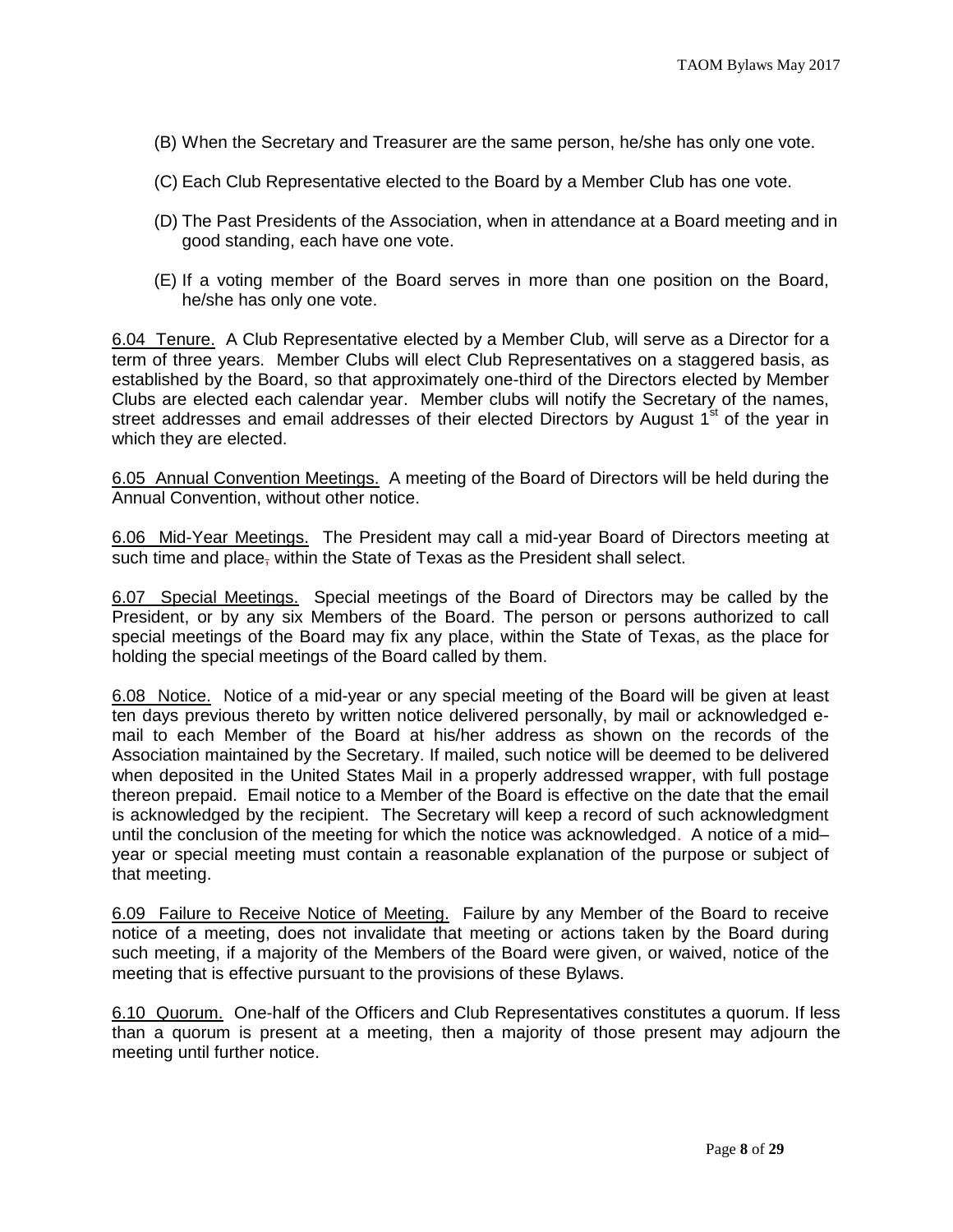6.11 Proxy Voting. A voting Member of the Board may vote at any meeting of the Board by written proxy granting such authority to another voting member of the Board. Such Proxy is valid when signed by the person giving the proxy, and it is delivered to the Secretary in writing or by email. Such proxy expires at the end of the meeting for which it is tendered.

6.12 Special Meeting. If a majority of the voting members of the Board meet at any time and place within the State of Texas (including a meeting by telephone, conference call, email or other method) and consent to the holding of a meeting, such meeting will be valid without call or other notice, and any action may be taken at such meeting, as could be taken at any meeting of the Board for which written notice had been delivered to each Member of the Board.

6.13 Manner of Acting. The act of a majority of the voting members of the Board present at a meeting, at which a quorum is present, will be the act of the Board, unless these Bylaws require a greater number for such act.

6.14 Vacancies. When a vacancy occurs among the Club Representatives elected to the Board by Member Clubs, the Member Club for which such vacancy has occurred, will elect a new Club Representative to serve as Director to fill the remaining term and will notify the Secretary promptly of the change.

6.15 Compensation. Members of the Board of Directors will not receive any salaries for their services. Voting Members of the Board will, however, receive a specified cost per mile for travel from their home area to the location of mid-year or special meetings. The Treasurer will determine a reasonable cost per mile rate annually.

6.16 Duties. Each Club Representative elected by a Member Club, will, during the month of June of each year, provide the Vice President and Secretary with the names of at least two prospective qualified competent contest judges to serve during the next upcoming annual convention. In suggesting judges to the Vice President, each Club Repetitive shall utilize the following minimum qualifications for participating as a judge at the Annual Convention:

Each candidate to be a judge should:

- a) Have a credible, working knowledge of the area they are judging.
- b) Have a base of comparison gleaned from personal experience and attendance at previous magic conventions.
- c) If possible, have experience as a judge in other magic competitions
- d) Be able to communicate well with others.
- e) Be able to make objective decisions, about subjective matters.
- f) Willing to stand by their opinions and convictions.
- g) Meet with contestants for purposes of critiquing their act and express opinions in an instructional, helpful and objective way.
- h) May have other expertise instead of or outside of magic (i.e. drama, dance, theater, or other allied arts)

## **ARTICLE VII**

#### **MEMBERS**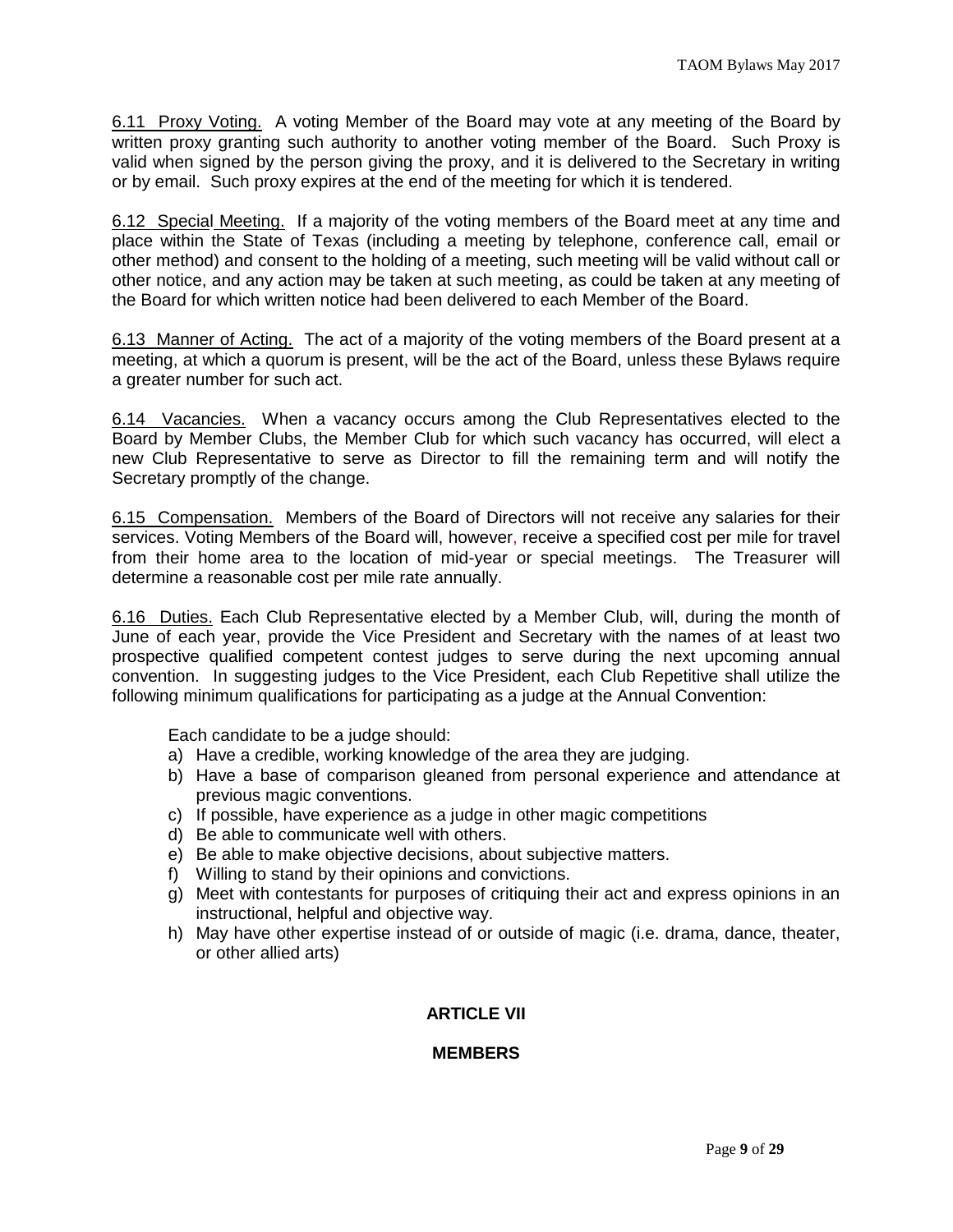- 7.00 Classes of Members. The Association has three classes of Individual Members. The designations, qualifications and rights of such classes are as follows:
	- (A) ACTIVE Any natural person who resides in Texas, has paid current dues, and fulfilled the other requirements of membership set forth in these Bylaws, is deemed to be in "good standing", and is an active member of the Association. Only active members have the right to vote and hold office.
	- (B) ASSOCIATE Any person who resides outside of Texas and is "in good standing" is an associate member. Associate members have the right to vote but not to hold office.
	- (C) HONORARY LIFE Any person who has contributed materially to the Association, who has achieved a position of high regard and respect within the magic community, upon unanimous approval by secret ballot, by all the Officers and Directors present at a meeting of the Board of Directors, is an Honorary Life Member. A person so honored is exempt from the payment of dues and the registration fee at the Annual Convention. At least ten days prior to a Board of Directors meeting, notice must be given to all Members of the Board of any intention to nominate a person for Honorary Life membership. Honorary Members retain their status as Active or Associate.
	- (D) The Secretary will assign each Individual Member a permanent number which will be shown on a membership card. Numbers will not be reassigned. The acceptance of a membership card of the Association will be a member's pledge to support the Association's Articles of Incorporation, Bylaws and all amendments thereto.

7.01 Voting Rights. Each Individual Member is entitled to one vote on each matter to validly come before any meeting of the Members. Each member may vote at any meeting of the Members by written proxy granting such authority to another Individual Member. Such Proxy is valid when signed by the member giving the proxy, and it is delivered to the Secretary. Such proxy expires at the end of the meeting for which it is tendered.

- 7.02 Fees and Dues. The annual dues are established by the Board of Directors for an Active or Associate member and, when paid, the member is considered to be "in good standing". No dues or fees will be collected from Honorary Life Members.
	- (A) Dues are due and payable at the time of the Association's Annual Convention.
	- (B) A member whose dues are three months in arrears will not be "in good standing" and is automatically suspended, but may be reinstated "in good standing" upon the payment of the annual dues and compliance with Section 7.06 of this Article. Suspended members are without any rights of membership during the period of suspension.
	- (C) Membership dues are to be collected with the registration fees of the registrants attending the Annual Convention, and such dues will be remitted to the Association's Treasurer within thirty days after the close of the convention.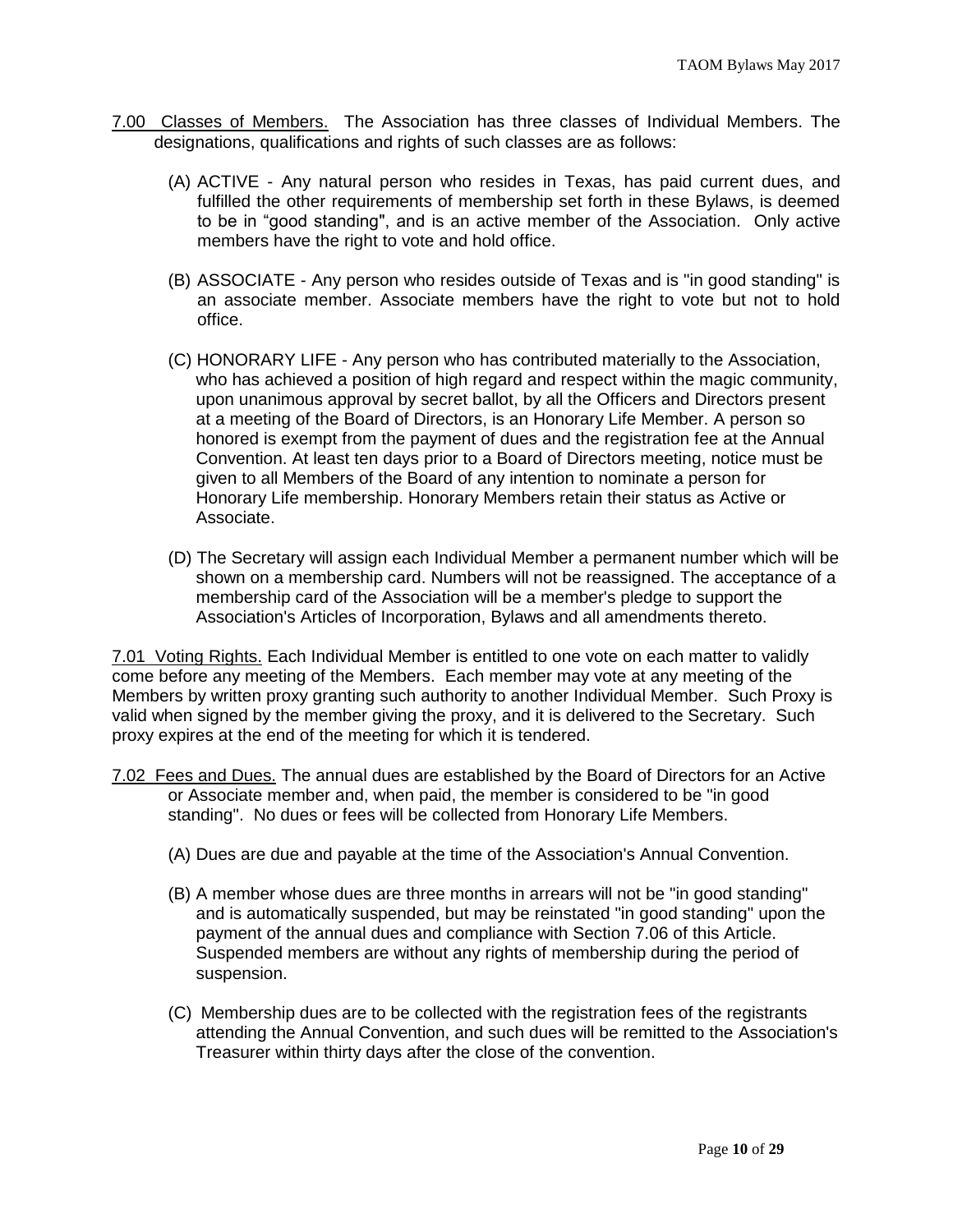- (D) Those members who did not attend the Annual Convention, will be invoiced by the Secretary, in the amount of annual dues for the year beginning October  $1<sup>st</sup>$  of the current year.
- 7.03 Code of Ethics. All Members will abide by the code of ethics adopted by both the International Brotherhood of Magicians and the Society of American Magicians in 1993. All Members agree to:
	- (A) Oppose the willful exposure to the public of any principles of the Art of Magic, or the methods employed in any magic effect or illusion.
	- (B) Display ethical behavior in the presentation of magic to the public and in our conduct as magicians, including not interfering with or jeopardizing the performance of another magician either through personal intervention or the unauthorized use of another's creation.
	- (C) Recognize and respect for rights of the creators, inventors, authors, and owners of magic concepts, presentations, effects and literature, and their rights to have exclusive use of or to grant permission for the use by others of such creations.
	- (D) Discourage false or misleading statements in the advertising of effects, literature, merchandise or actions pertaining to the magical arts.
	- (E) Discourage the advertisement or sale of any magical apparatus, effect, literature or other materials for which the advertiser or seller does not have lawful rights to do so.
	- (F) Promote the humane treatment and care of livestock used in magical performances.

7.04 Suspensions, Expulsions, and Disciplinary Action. Upon complaint of two active members "in good standing", the Board of Directors, by majority vote of all its members, after reasonable notice to the Member in question, and opportunity to be heard has been afforded such member, may cause a member to be suspended, expelled, or subject to other disciplinary action, as determined in the discretion of the Board, for any of the following:

- (A) Unbecoming conduct.
- (B) Violation of any provision of the Articles of Incorporation and Bylaws and amendments thereto.
- (C) Use of blue material in performance at the Association's annual convention; or
- (D) Violation of the Code of Ethics set forth above.

7.05 Resignations. Any Member may resign by filing a written resignation with the Secretary, but such resignation will not relieve the member so resigning of the obligation to pay any dues, assessments, or other charges theretofore accrued or unpaid.

7.06 Reinstatement. Upon a written request signed by a former Member and filed with the Secretary, the Board of Directors may, by the affirmative vote of two-thirds of the Directors present, reinstate such former Member to membership on such terms as the Board of Directors may deem appropriate.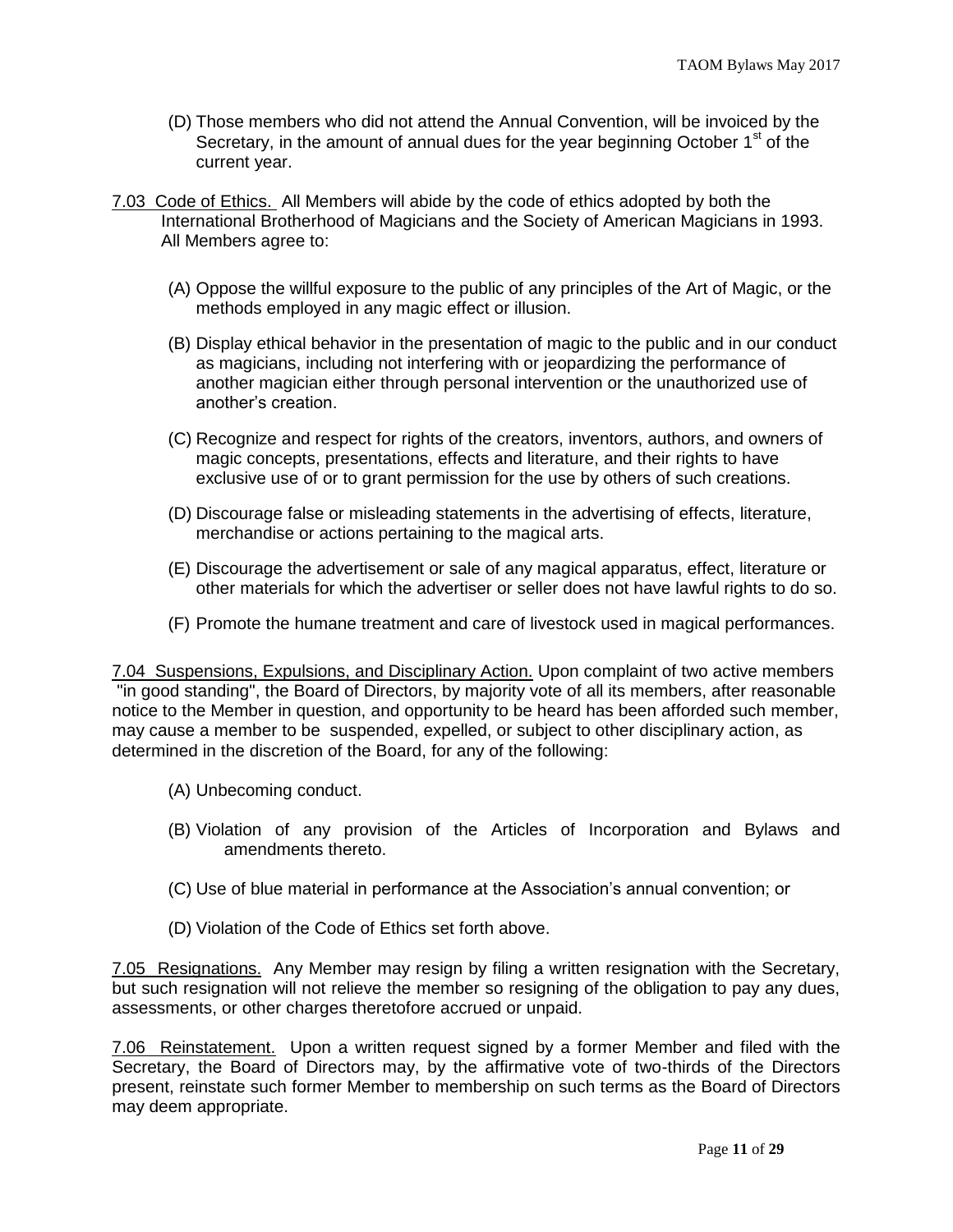7.07 Transfer of Membership. Membership in this Association is not transferable or assignable.

### **ARTICLE VIII**

#### **ANNUAL CONVENTION**

**(i) 8.00 The Annual Convention. The Annual Convention of the Association will be held on the Friday, Saturday, Sunday and Monday of Labor Day weekend. The Host Club(s) may refer to the Annual Convention as the "TAOM Convention", but the Association is not obligated or responsible for any contractual, financial, or other liability or obligation arising from the Annual Convention, unless the Association is selected by the Association as the Host Club for such Annual Convention.**

8.01 Responsibility of Host Magic Club(s). The Host Club(s) of the Annual Convention will be responsible for all matters pertaining to all the affairs of the convention they host. If the Host Club is not the Association, then the Host Club(s) must each be a Member Club of the Association. The Host Club(s) will comply with each of the following requirements for the Annual Convention:

- (A) The Host Club(s) for a convention occurring during that year will select a chairperson to oversee all convention related committees and their members.
- (B) The Host Club(s) will have full charge of all arrangements and plans for the convention, subject to the requirements set forth in these Bylaws and the Appendices thereto.
- (C) The Host Club(s) will be responsible for all receipts, registration fees, shows, programs, advertising and other Convention items and will make all disbursements incidental to the Convention.
- (D) If the Host Club(s) of an Annual Convention do not include the Association, then the Host Club(s), and not the Association, will be solely responsible for all costs, expenses, charges, obligations, liabilities and expenditures related to or arising from the Annual Convention that they host.
- (E) If the Host Club(s) of an Annual Convention do not include the Association, then, the Host Club(s), and not the Association, are solely liable and responsible for any losses that might arise from the Annual Convention that is hosted or produced by the Host Club, and the Association is not liable or responsible for any loss or unpaid obligations of the Host Club(s) or of the convention that they host.
- (F) If the Association is the sole Host Club of an Annual Convention, then the Association is solely responsible for (i) all costs, expenses, charges, obligations,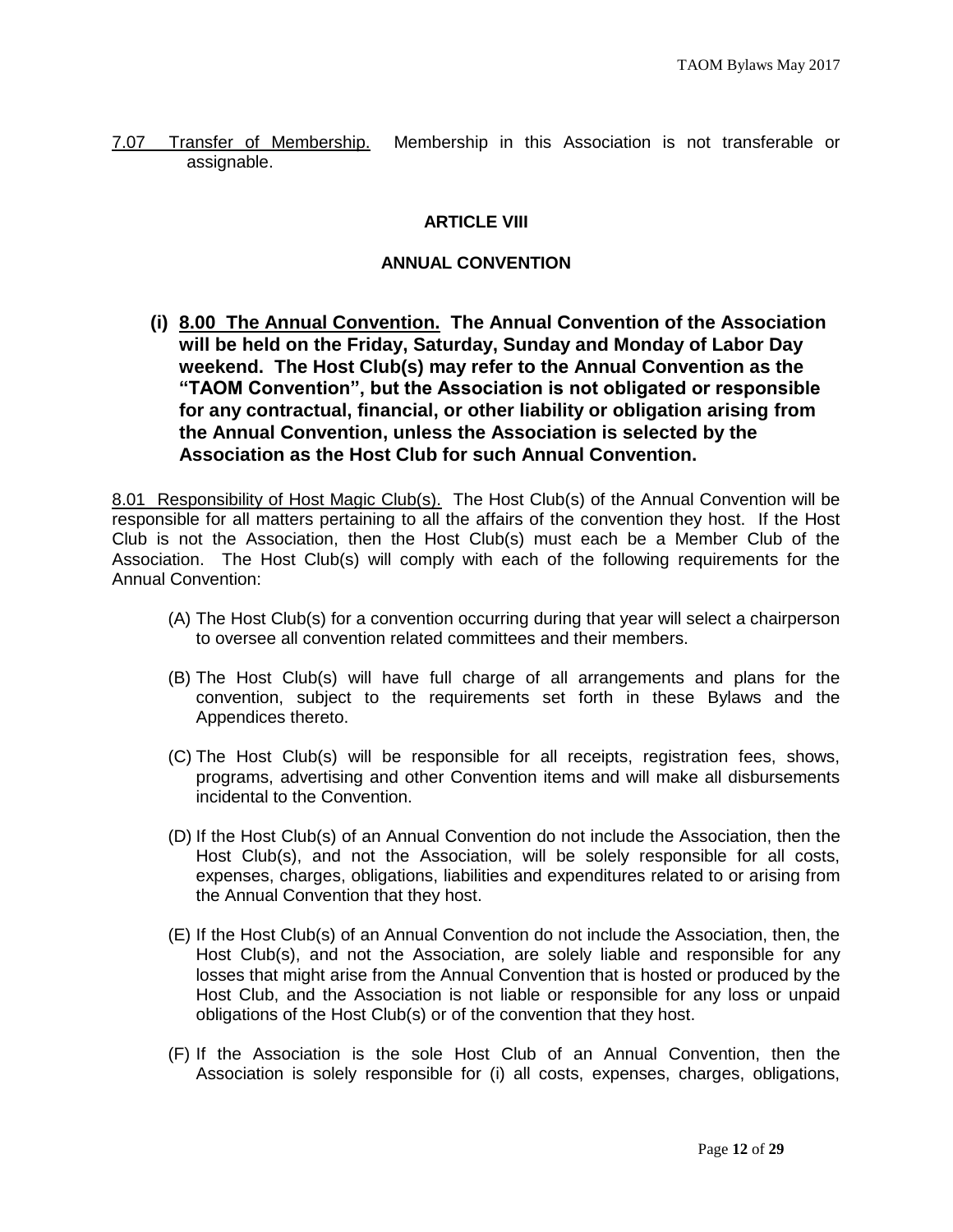liabilities and expenditures related to or arising from such Annual Convention; and (ii) any losses that might arise from such Annual Convention.

- (G) The Host Club(s) will not take any action, or execute any document, in the name of the Association, and is not authorized to do so.
- (H) The Host Club(s) will fix the amount of the registration fees by the date of meeting of the Board at the Annual Convention preceding the convention of such Host Club(s) and, when established, there will be no deviation. Additional charges may be collected by the Host Club for a limited number of special events during the convention that are of interest to special groups of attendees.
- (I) The Host Club(s) will collect the amount of Association dues from each registrant at the Annual Convention, by adding the amount of dues to the registration fees for the Annual Convention, and will remit all such dues to the Treasurer within thirty days after the Annual Convention.
- (J) The Host Club(s) will comply with the publication and announcement requirements set forth on Appendix B.
- $(K)$  The Host Club(s) will conduct magic contests at the Annual Convention, that comply with the applicable requirements of these Bylaws, including, but not limited to the requirements set forth in Appendix C. One of the goals of such magical competitions shall be to encourage magicians to improve their skills and to contribute to the advancement of magic as an art.
- (L) The Host Club(s) will remit to the Treasurer, within ninety days after the Annual Convention; 25% of any profit made from the Annual Convention in excess of \$2,000.00.
- (M) No later than 90 days after the Convention, the Host Club(s) will send to the Secretary a statistical report of the convention, in the format, form and substance required by the Secretary.
- (N) The Host Club(s) will send to the Secretary a detailed statement of all Annual Convention receipts and disbursements no later than one-hundred eighty days after the Annual Convention.

#### **8.03. Convention related Responsibilities of TAOM Officers**

- 1. **The Secretary of the T.A.O.M.** In addition to all other duties and obligations imposed by these Bylaws, the Secretary shall:
	- a. On or before June 1 of each year, notify the Representative from each Member Club to supply, before August 1, of each year, to the Vice President, the name, address, email address, and telephone number of two prospective judges, who can serve during the next upcoming Annual Convention.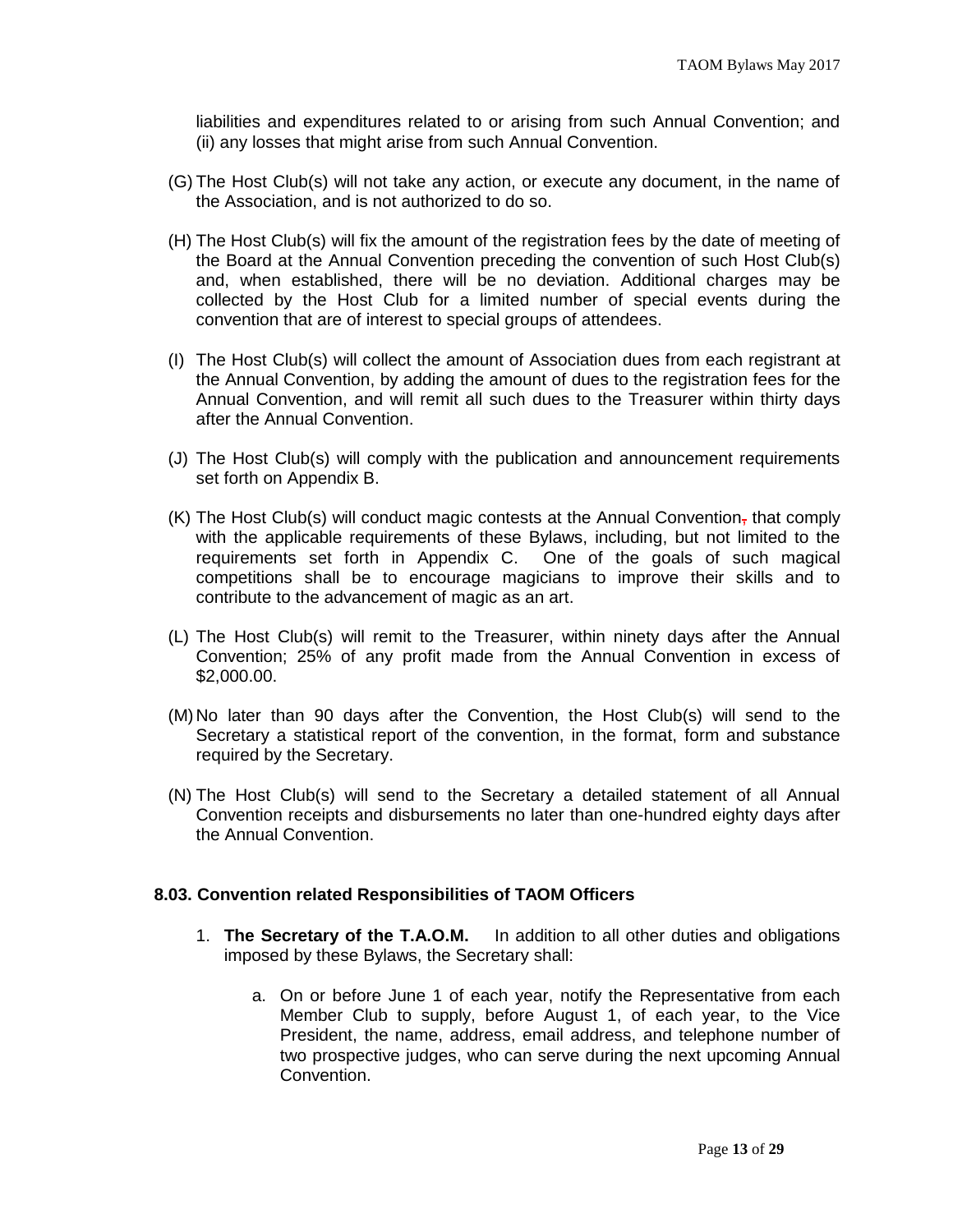- b. In June of each year, or sooner, if requested by the Host Club(s), provide the Host Club(s) with copies of Appendix C for those applying to compete in the magic competitions.
- c. At the Annual Convention, meet with the Vice President, Chair of the Trophy and Awards Committee, and the contest judges, to provide each judge a copy of Appendix C, a list of the contestants and the category they entered, and contest score sheets.
- d. At the Annual Convention, meet with the Vice President, Trophy and Awards Committee Chairman and the judges with materials to compute scores.
- e. At the Annual Convention, provide the Contest Judging Forms and adequate tools for the judges (i.e. clipboards or folders, pens or pencils, judging sheets, a list of the performers, and flashlights for the stage judges).
- f. Provide T.A.O.M. trophies to the Trophy and Awards Committee Chairman at the Annual Convention.
- g. After the Annual Convention, mail to each contestant the statistical results of the contest entered, the judges comments and a Certificate of Appreciation signed by the T.A.O.M. President.
- h. After the Annual Convention, design, purchase and mail the trophy frontplates to contest winners.
- 2. **The T.A.O.M. Vice President.** In addition to all other obligations and duties imposed by these bylaw, the Vice-President shall:
	- a. Appoint five judges for the stage contest and five judges for the close-up contest. No more than one judge from a Member Club may serve as judge for one contest. When appointing judges for the magic contests, in addition to other criteria deemed reasonable, the Vice-President shall consider the following qualifications, which are recommended for the selection of judges:
		- 1. Have a credible, working knowledge of the area they are judging.
		- 2. Have a base of comparison gleaned from personal experience and attendance at previous magic conventions.
		- 3. If possible, have experience as a judge in other magic competitions
		- 4. Be able to communicate well with others.
		- 5. Be able to make objective decisions, about subjective matters.
		- 6. Be willing to stand by their opinions and convictions.
		- 7. Meet with contestants for purposes of critiquing their act and express opinions in an instructional, helpful and objective way.
		- 8. May have other expertise instead of or outside of magic (i.e. drama, dance, theater, or other allied arts)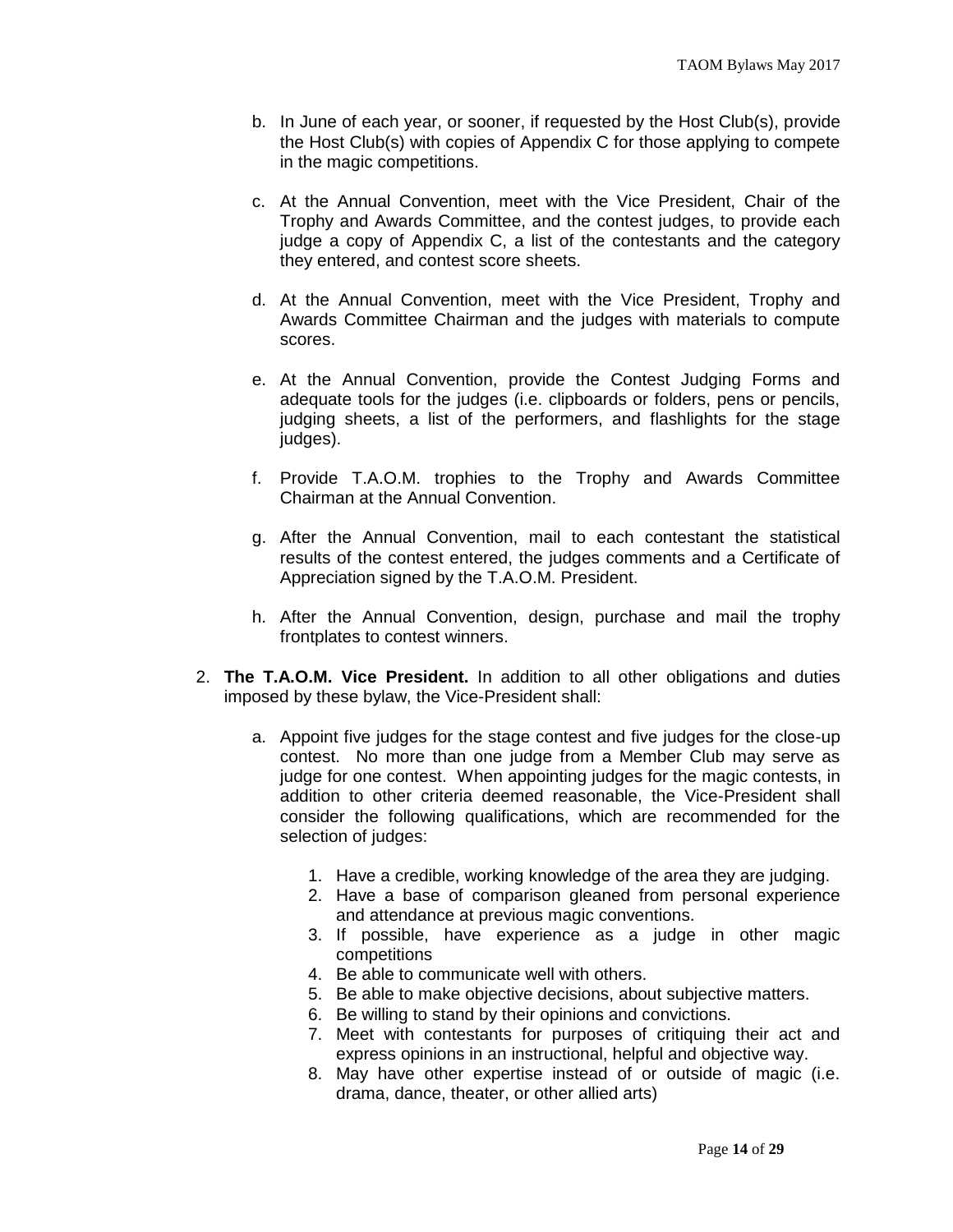- b. Meet with the Trophy and Awards Committee Chairman, the judges and the Secretary to compute scores.
- c. Keep or have kept a record of the exact time of each contestant's act.
- 3. **The Host Club.** In addition to all other obligations and duties imposed by these Bylaws, the Host Club shall:
	- a. Make available to all applicants the contest forms. The application to compete may be part of the T.A.O.M. mailings or bulletins describing the manner in which the applicant may apply to compete. Such description shall be specific as to deadlines, visual recording requirements (i.e. nonreturnable, etc.) and any limitations (i..e. number of contestants per category) so imposed by the Contest Chairman or the Host Club.
	- b. Notify all applicants at least seven days before the start of the Annual Convention whether or not their applications have been accepted.
	- c. Provide a copy of Appendix C to each contestant accepted at least seven days before the start of the Annual Convention.
	- d. Provide the Secretary a list of competitor's names, contact information and contest entered as soon as practical after the entry deadline.
	- e. Before the contest, provide reasonably private meeting facilities for a meeting of the contestants, Secretary and the Trophy and Awards Committee Chairman.
- **4. The Trophy and Awards Committee Chairman.** In addition to all other obligations and duties imposed by these Bylaws, the Trophy and Awards Committee Chairman shall:
	- a. Before the contest, meet with the Vice-President and the contestants to answer questions, note any changes in the schedule and then inform the Secretary of such changes.
	- b. After the contest, meet with the Vice-President, judges and Secretary to compute scores.
	- c. Participate in the announcement of the winners of the contests and present their awards at that Annual Convention.

8.04 Pre-convention expenses. Within ninety days after a Convention, the Treasurer will remit to the next Host Club(s) such monies as are approved by the Board, and as described in Appendix B. Such amounts are not repayable to the Association.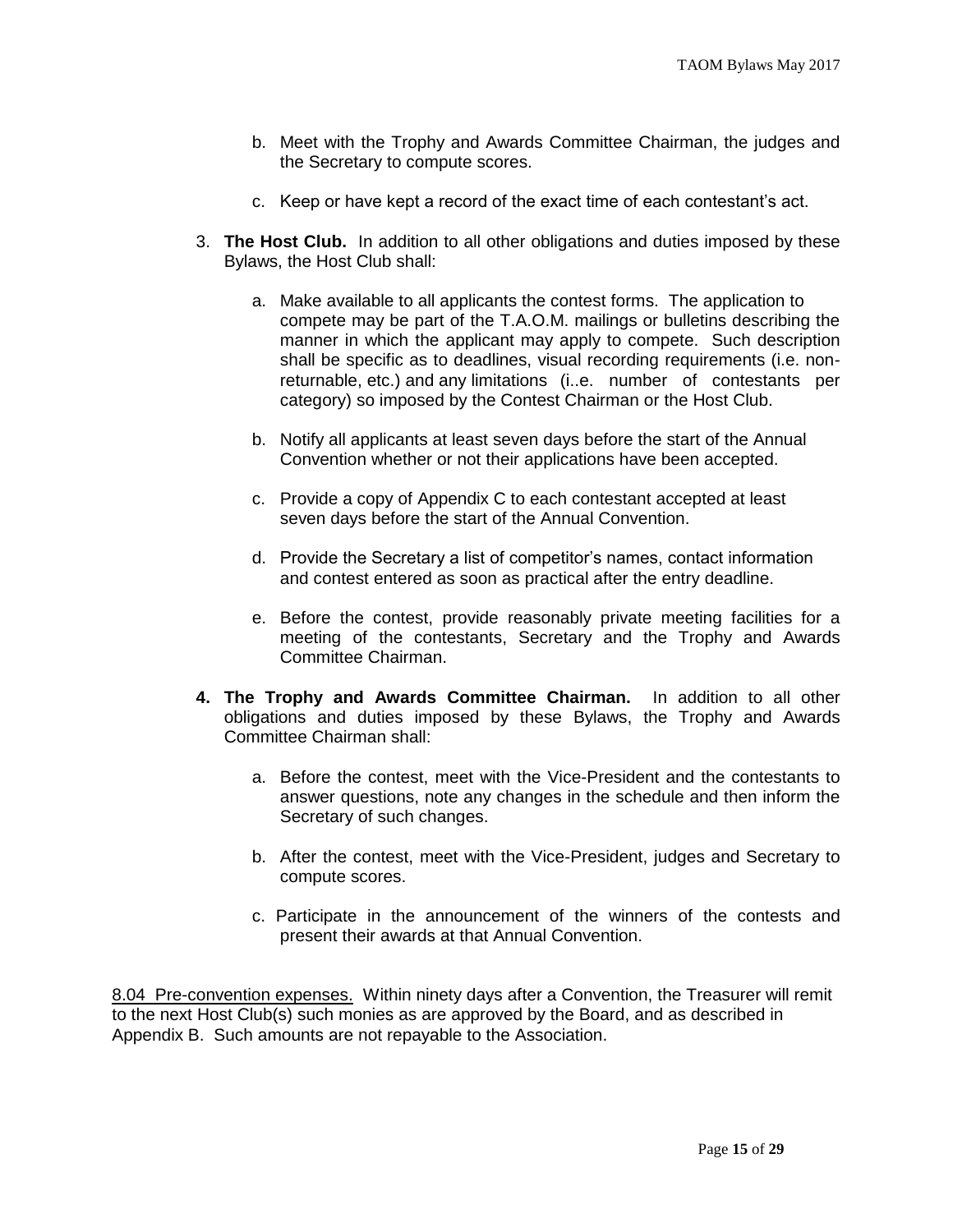8.05 Annual General Meeting. An Annual General Meeting for the entire membership will be held during the Annual Convention. The Host Club(s) will provide appropriate facilities, subject to approval by the Secretary, for such meeting at the Annual Convention.

8.06. Order of Willard Meeting. The Host Club(s) will provide appropriate facilities, subject to approval by the Secretary, for a meeting (at which a meal may be served) of the Order of Willard. The cost of any meal served shall the responsibility of the members of the Order of Willard or the Association, if the Association approves such expenditures.

## **ARTICLE IX**

### **COMMITTEES**

9.00 Board Committees. The Board may, by majority vote, designate and appoint one or more Board Committees. Each committee will consist of two or more Directors. These committees, to the extent provided in said resolutions, will have and can exercise the authority of the Board of Directors in the management of the Association. The designation and appointment of any such Board Committee and the delegation thereto of authority will not operate to relieve the Board, or any individual Director, of any responsibility imposed on it or him/her by law. However, no Board Committee may have the authority of the Board to:

- (A) Amend, alter, or repeal the Bylaws.
- (B) Elect, appoint or remove any member of any committee or any Director.
- (C) Amend the Articles of Incorporation.
- (D) Adopt a plan of merger or adopt a plan of consolidation with another corporation.
- (E) Authorize the sale, lease, exchange, or mortgage of all or substantially all of the property and assets of the Association.
- (F) Authorize the voluntary dissolution of the Association or revoke proceedings thereof.
- (G) Adopt a plan for the distribution of the assets of the Association.
- (H) Amend, alter, or repeal any resolution of the Board of Directors which by its terms provides that it will not be amended, altered, or repealed by such committee.

9.01 Other Committees. Other committees not having and exercising the authority of the Board and the management of the Association may be designated by resolutions adopted by a majority of the Directors present at a meeting of the Board. Members of each such committees must be Members "in good standing" of the Association. The President will appoint the members of a committee, if members are not appointed by the Board. Any member of a Committee may be removed by the person/entity that appointed the members of the Committee, whenever in the judgment of the appointing entity/person the best interests of the Association are served by such removal.

9.02 Term of Office. Each member of a committee will continue as a member of such committee until the next Annual Convention meeting of the Board of Directors, or until his/her successor is appointed and has taken office, unless the committee has been terminated, or such member has been removed from such committee, or such member ceases to qualify as a member thereof.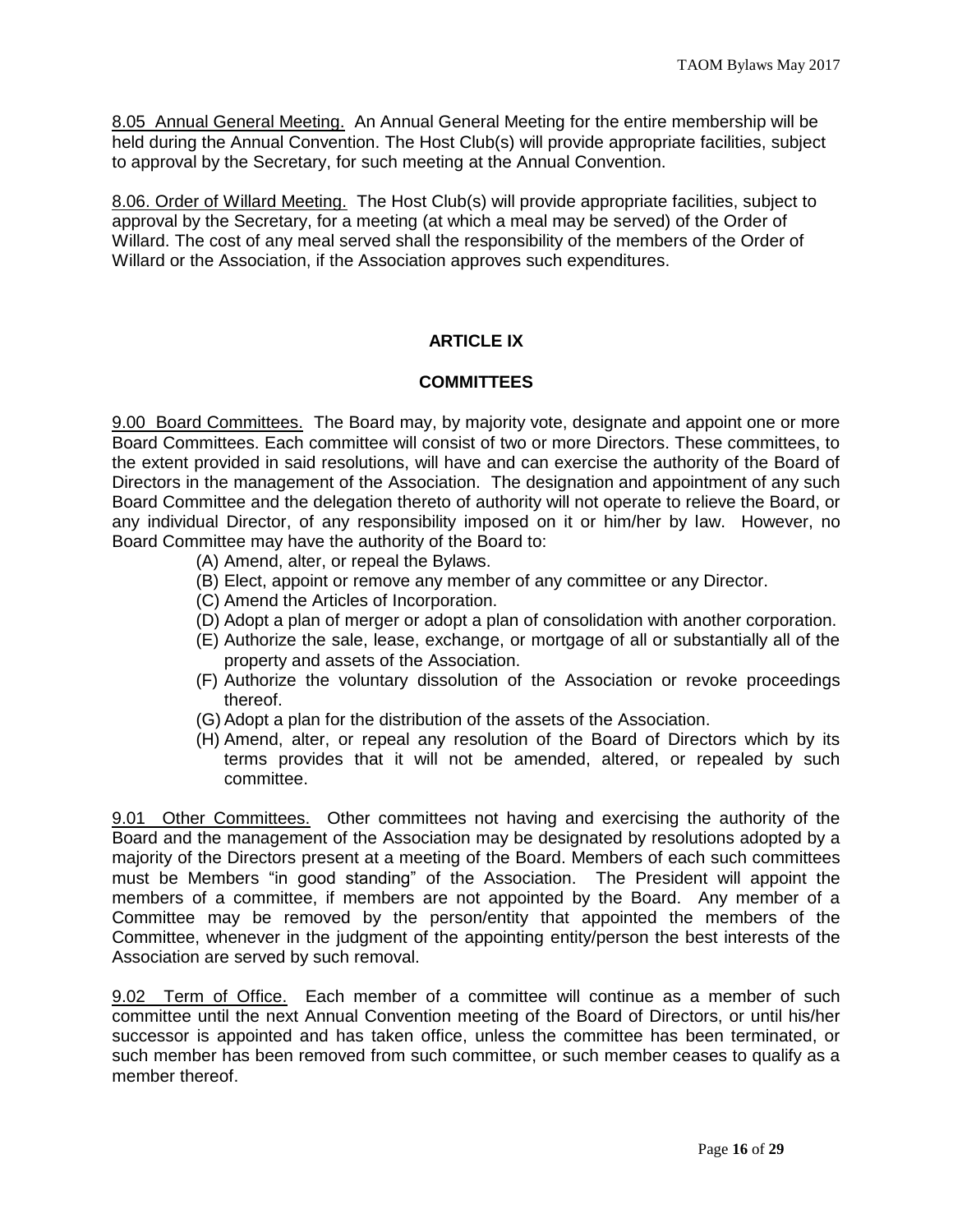9.03 Chairperson of Committees. One member of each committee will be appointed by the person/entity appointing the members of that committee to serve as the Chairperson

9.04 Committee Vacancies. Vacancies in the membership of any committee are to be filled by appointment made in the same manner as provided in the case of the original appointments.

9.05 Committee Quorum. Unless otherwise provided in the resolution of the Board of Directors designating a committee, a majority of the whole committee constitutes a quorum. The act of a majority of the members present at a meeting at which a quorum is present will be the act of the committee.

9.06 Committee Rules. Each committee may adopt rules for its own government not to be inconsistent with the Articles of Incorporation or these Bylaws, or with the rules adopted by the Board.

## **ARTICLE X**

## **ADMINISTRATION**

## **CONTRACTS, CHECKS, DEPOSITS, AND SUMS**

10.00 Contracts. The Board of Directors may authorize any Officer, or Officers, agent, or agents of the Association to enter into any contract, or to execute and deliver, any instrument in the name of, and on behalf of the Association. Such authority may be general or confined to specific instances.

10.01 Checks and Drafts. All checks, drafts, or orders for the payment of money, notes, or other evidences of indebtedness issued in the name of the Association will be signed by such Officer or Officers, agent or agents, of the Association, and in such manner as is determined by resolution of the Board. In the absence of such determination by the Board, such instrument will be signed by at least two of the following officers: (i) the Treasurer, (ii) the President, (ii) the Vice President.

10.02 Deposits. All sums and funds of the Association will be deposited promptly to the credit of the Association in such banks, trust companies, or other depositories as the Board may select.

10.03 Gifts. The Board of Directors may accept on behalf of the Association any contribution, gift, bequest, or device for the general purposes, or any special purposes of the Association.

## **BOOKS AND RECORDS**

10.04 The Association will keep correct and complete books and records of accounts, minutes of the meetings of its members and the Board of Directors. The Association will keep a record of the names and addresses of the members entitled to vote. All books and records of the Association may be inspected by any member, or his/her agent or attorney, for any proper purpose at any reasonable time.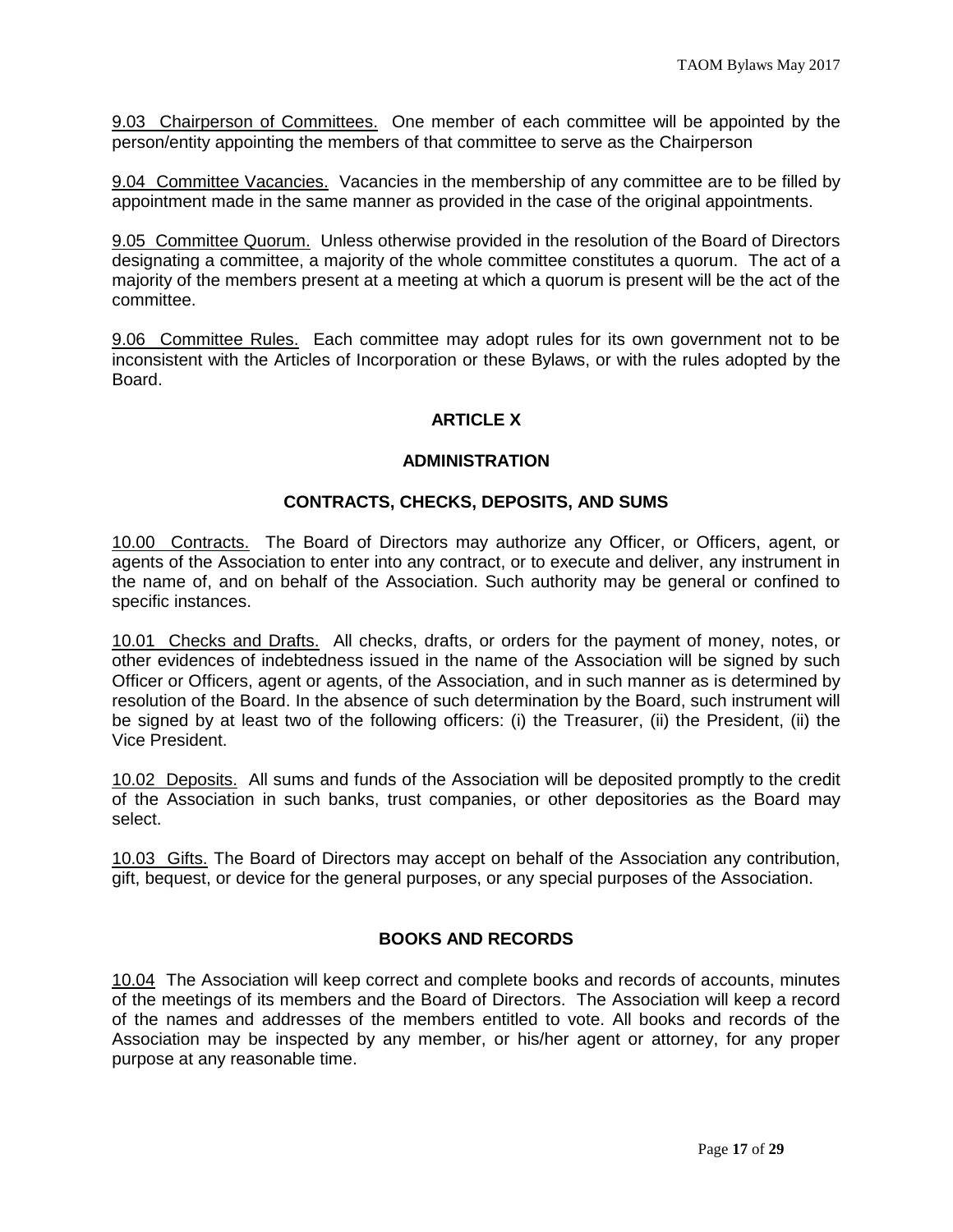### **FISCALYEAR**

10.05 The fiscal year of the Association will begin on the first day of January and end on the last day of December of each year.

#### **SEAL**

10.06 The Board will provide a seal, which will be in the form of a circle and will have inscribed thereon the name of the Association and the words "Corporate Seal of the Texas Association of Magicians, Inc."

### **ARTICLE XI**

### **AMENDMENTS TO BYLAWS**

11.00 These Bylaws may be altered, amended, or repealed and new Bylaws may be adopted by a majority of the Directors present at any meeting of the Board, if at least ten days written notice is given of the intention to alter, amend, or repeal the current Bylaws, or the adoption of new Bylaws. The notice given must include a reasonable description of the proposed changes to be made and must be mailed, emailed, or otherwise delivered to all Directors.

11.01 The Board of Directors will appoint a committee to review and update these Bylaws every five years.

## **ARTICLE XII**

#### **TABLE OF CONTENTS**

12.00 Headings. The table of contents headings used in these Bylaws have been inserted for convenience only and do not constitute matters to be construed in interpretation.

#### **EXECUTION AND APPROVAL**

The undersigned, being the members of the Board of Directors of the Association present at Meeting of the Board of Directors, held in (city), Texas, or having been given the required advance notice of the proposed revisions, and a quorum of such members being present or represented by proxy, hereby certify that the foregoing Bylaws are adopted by the Board of Directors on the (date), and to witness which we have hereunto affixed our signatures.

(\*) INDICATES NOT IN ATTENDANCE.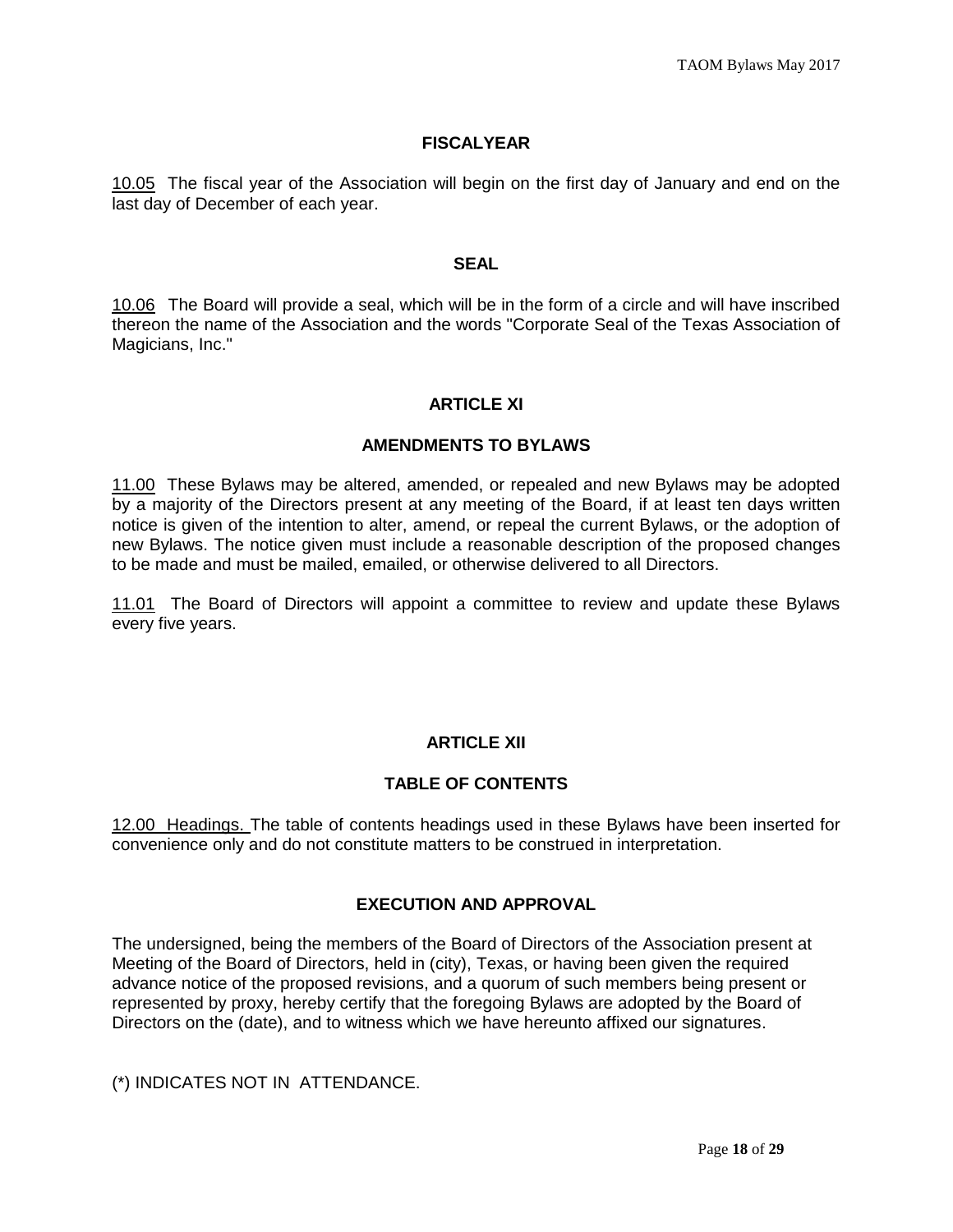**(INSERT signature lines for VOTING members of the Board of Directors)**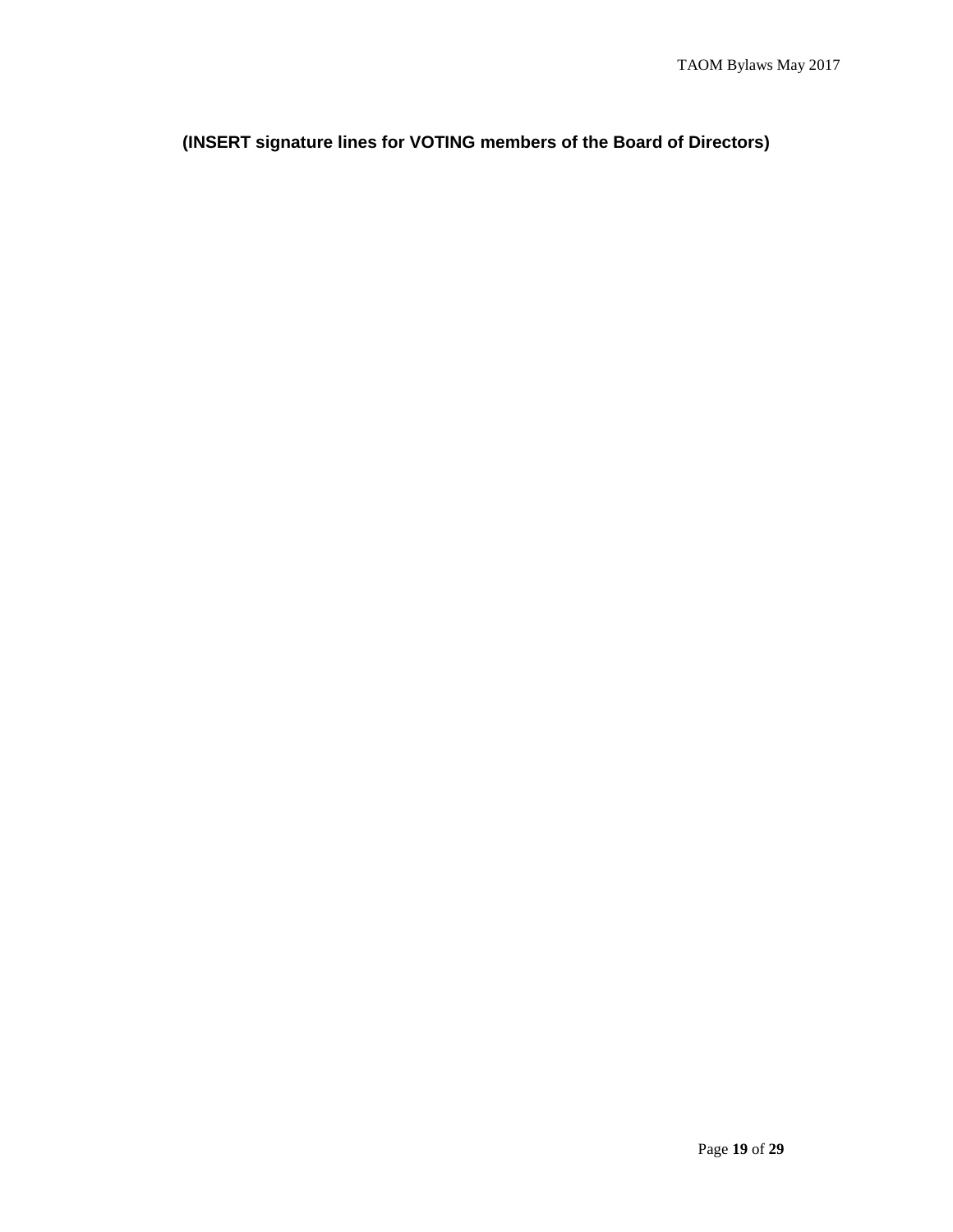Page **20** of **29**

## **APPENDIX A to**

## **BYLAWS OF THE TEXAS ASSOCIATION OF MAGICIANS**

**The following magic clubs have made application for membership and have been approved by the Board of Directors of the TAOM.**

> Austin I.B.M Ring 60 - 1978 Dallas I.B.M Ring 174 - 1978 Dallas S.A.M. Assembly 13 - 1978 Fort Worth I.B.M Ring 15 - 1978 Houston I.B.M. Ring 39 - 1978 Houston S.A.M. Assembly 19 - 1978 San Antonio I.B.M Ring 18 - 1978 Corpus Christi, I.B.M. Ring 157 – 1978 Austin, S.A.M. Assembly 206 – 1984 Tyler, I.B.M. Ring 266 – 1989 Longview, I.B.M. Ring 286 – 1990 San Antonio, S.A.M. Assembly 52 – 1993 Texas Chapter of the Invisible Lodge International – 2002 Fort Worth S.A.M. Assembly 138 – 2003\ Lubbock I.B.M. Ring 217 - 2013

Article IV, Section 4.03 authorizes the addition or removal of a Member Club from this list, upon the approval of the Board of Directors.

/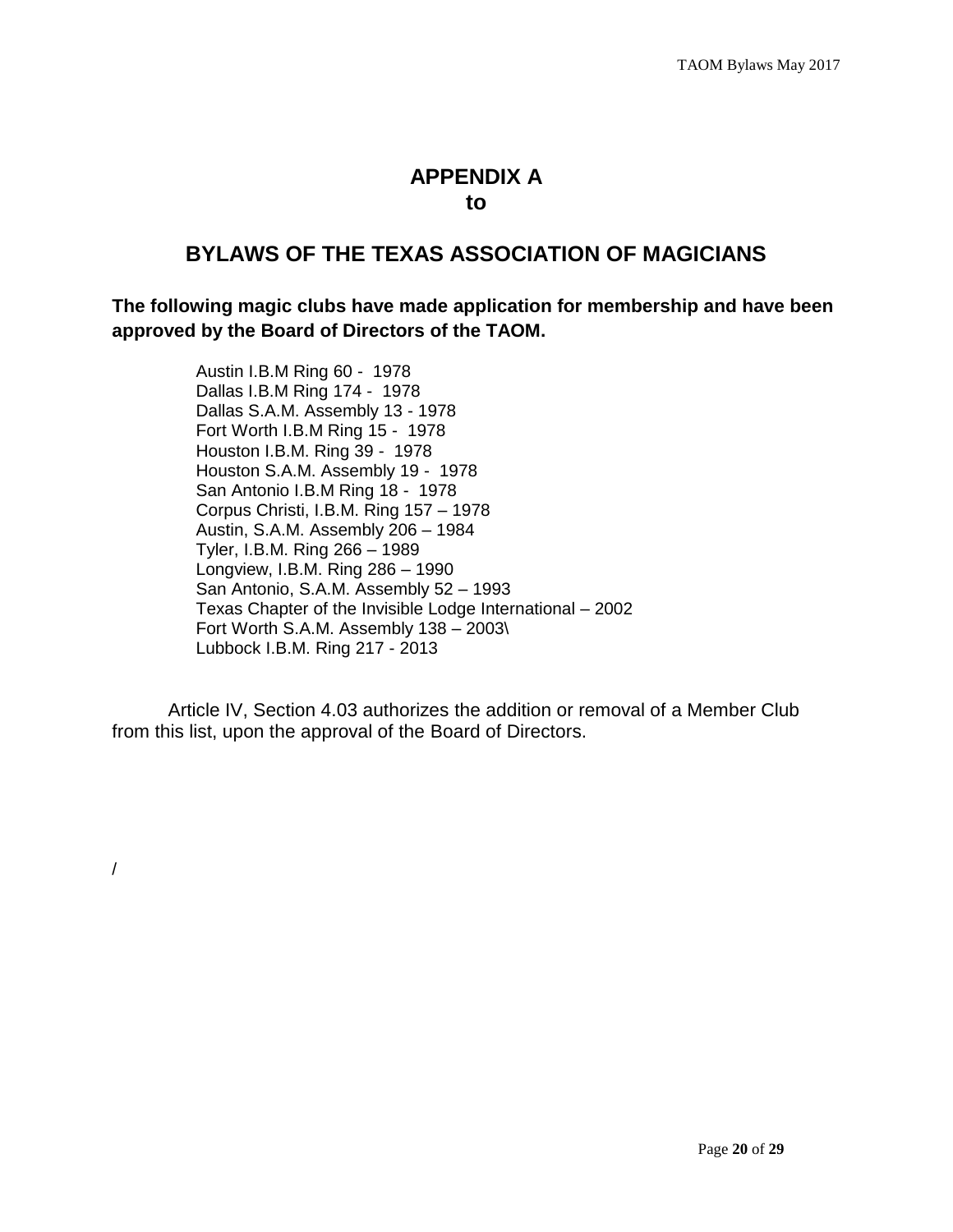## **APPENDIX B to**

## **BYLAWS OF THE TEXAS ASSOCIATION OF MAGICIANS**

## **(b) PRE-CONVENTION EXPENSE APPROPRIATIONS**

The Board of Directors has approved the following pre-convention expenses appropriations to be given to the Host Club(s) as outlined in 8.02 of the Bylaws:

- A. \$1,000.00 from the general treasury.
- B. 100% of the annual interest on an invested \$20,100.00.
- C. 85% of the annual interest on an invested \$35,000.00 bequest from A. Renerick Clark, with the following stipulations:
	- 1. That the amount be presented to the incoming President at the inauguration ceremony accompanied by an announcement of the amount and that it is being presented by the A. Renerick Clark Memorial Trust Fund.
	- 2. That the souvenir program include a message that the convention is partially funded by the A. Renerick Clark Memorial Trust Fund.
- D. 85% of the annual interest on an original invested \$20,000.00 bequest, and subsequent bequests, from Past President Donald F. Stiefel, with the following stipulations:
	- 1. That the following statement will be read at the time the check is presented to the incoming convention President "This check in the amount of \$ represents the annual interest from a dedicated fund donated to TAOM by Past President Donald F. Stiefel.
	- 2. That the following statement will be printed in each convention's printed program: "Partial funding for this convention was made possible by a donation from TAOM Past President Don Stiefel."; and
	- 3. That 15% of the interest on the bequest from Past President Donald F. Stiefel be reinvested.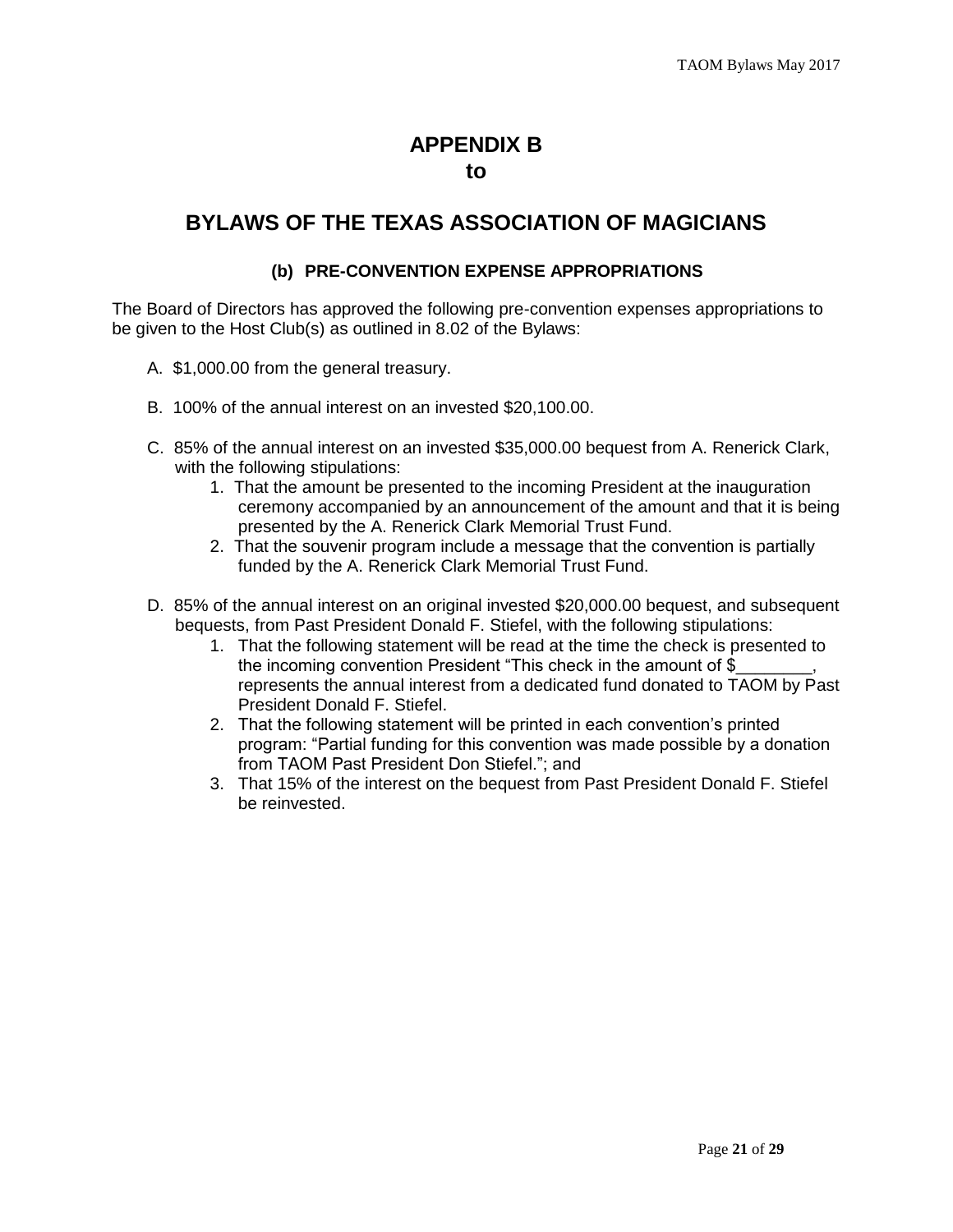# **APPENDIX C**

# **BYLAWS OF THE TEXAS ASSOCIATION OF MAGICIANS**

## **TROPHY AND AWARDS RULES**

# **A. GENERAL**

These TAOM Trophy and Awards Rules facilitate the accountability of the contest process and judging to maintain the integrity of receiving the trophy. These Rules apply to any magic competition conducted during a TAOM Convention, or any other TAOM event.

1. Contestants may not receive compensation of any kind for their contest appearance at the Annual Convention. Immediately after the contest winners have been announced and the awards presented, including cash awards if offered, the contestants are relieved of this restriction.

2. Trophies may be awarded in the following categories:

**SENIOR** 

- (A) Close-Up
- (B) Stage/Club
- (C) Comedy

JUNIOR

- (A) Close-up
- (B) Stage/Club

BEST OF CONVENTION

(A) From any of the categories

# **B. DEFINITIONS**

**SENIOR:** A contestant eighteen years of age or older.

**JUNIOR:** A contestant less than eighteen years of age.

**CLOSE-UP:** Magic suitable for a small intimate audience.

**STAGE/CLUB:** Magic suitable for a theater stage or club setting, and can include but not limited to illusions and effects involving more than one person or animals.

**COMEDY:** Magic intentionally of a comic nature.

**BEST OF CONVENTION:** An additional trophy may be awarded to a contestant if, in the opinion of the judges, one act was of such outstanding, superior quality as to merit such distinction. This trophy shall be known as the "Herman Yerger Trophy". In addition to the words "Best Act of the Convention", the nameplate shall bear such designation together with the winner's name, category, year and place of the Annual Convention. The base of this trophy may be larger than those awarded to the category winners.

**CONTEST CHAIRMAN**: The person principally responsible for the preparation and presentation of a magic contest at a TAOM Convention.

**RULES:** The rules and requirements set forth on this Appendix C.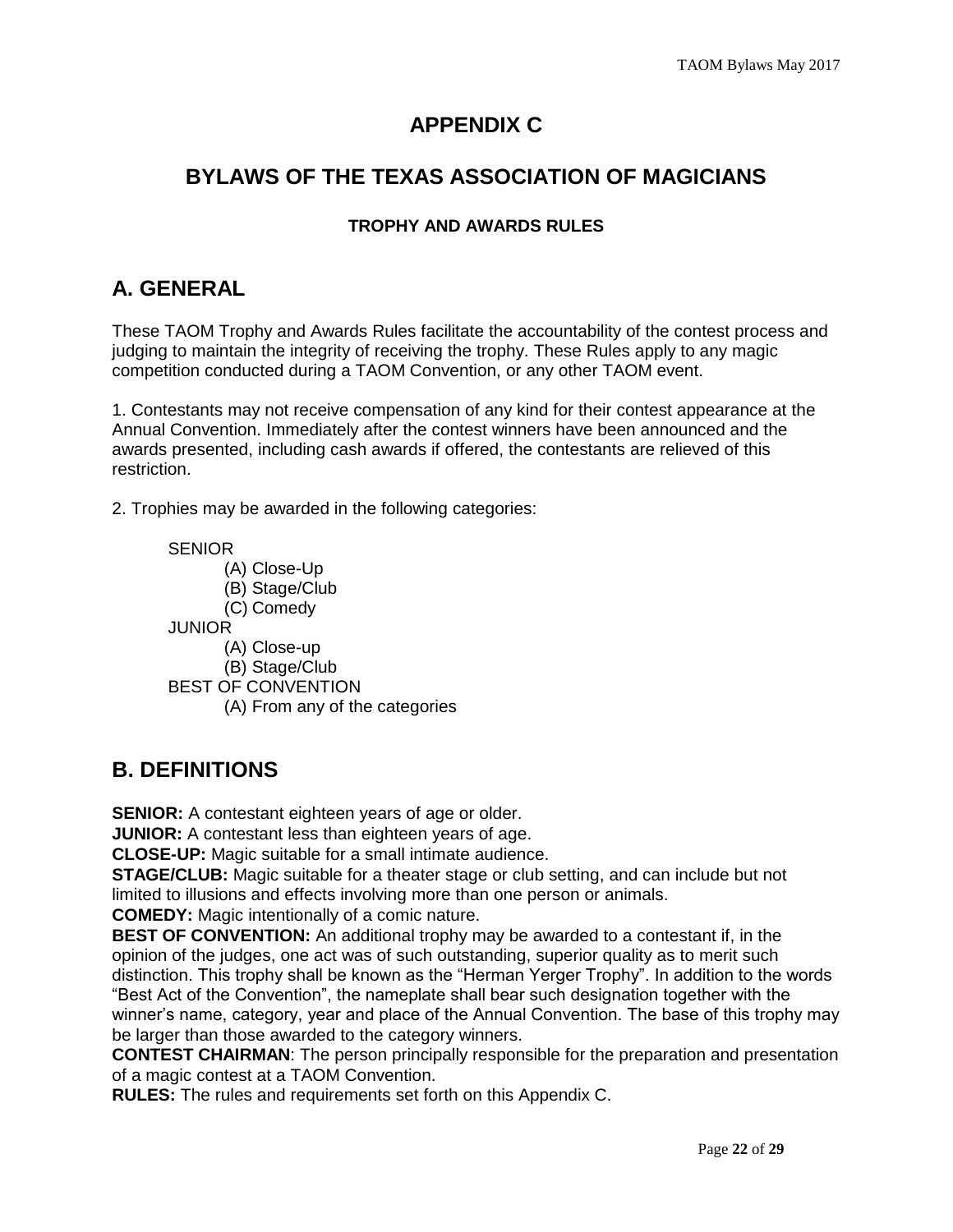# **C. AWARDS**

1. The names of winners will be kept confidential until the public announcement is made.

2. Regardless the number of contestants in a category, if, in the opinion of the judges, no act conforms to the high standards commensurate with the prestige of a TAOM trophy, none will be awarded.

3. In case of ties, duplicate trophies will be given.

4. An announcement will be made prior to the presentation of the trophies that partial funding for these trophies was made possible by a donation from the A. Renerick Clark Memorial Trust Fund.

5. The announcement of the winners and the presentation of awards will be made during the Annual Convention by the Chairman of the Trophy and Awards Committee or a deputy such as the TAOM Secretary. The names of all contestants in each category will be read before the winner is announced. No mention will be made of rankings. If awarded, the Best of Convention trophy will be the final award announced. Monetary or awards of value will be presented after this. The trophies and awards are permanent and become the property of the winners.

6. T.A.O.M. may make cash awards to the winners. Award amounts will be determined by funding sources yearly.

# **D. SUBMISSIONS**

1. In order to present high-caliber contestants, except as permitted herein, each TAOM Contest must require that all potential contestants be pre-qualifyed. The pre-qualifiying process does not replace the actual judging and, therefore, has no bearing on the outcome of the contest.

2. Potential contestants may choose to submit a video of their acts or be recommended in writing to the Contest Chairman by at least two members of TAOM Member Clubs.

3. The Contest Chairman may accept an act without a video or recommendation if he/she has personal knowledge of the act.

# **E. GENERAL CONTEST RULES**

1. Any person registered for the Annual Convention will be eligible to compete upon their compliance with the requirements of Section D. Submissions.

2. Applications to compete must be received by the TAOM Contest Chairman at least 60 days prior to the start of the Annual Convention. If an act is withdrawn within 10 days prior to the Annual Convention, the Contest Chairman may grant eligibility to a replacement act at the discretion of the Contest Chairman. The Contest Chairman has the option to make exceptions to these Rules at his/her discretion.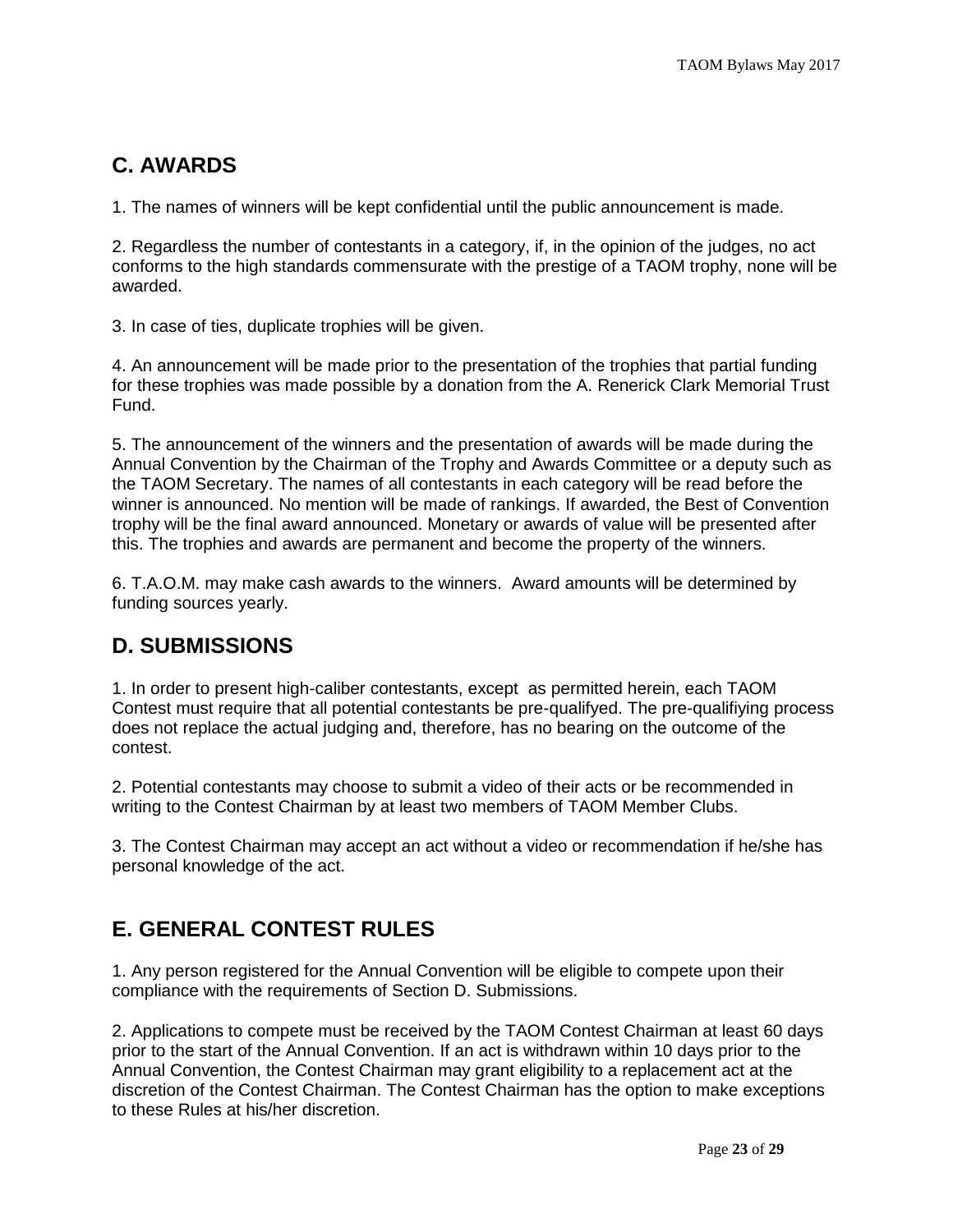3. The Contest Chairman will notify each applicant of acceptance or rejection of their application to compete at least 30 days before the start of the Annual Convention.

4. Remembering that contests are integral to the purpose of the TAOM, the Host Club has the discretion to limit the number of acts to fit their time schedule.

5. Each act will be no more than ten minutes. An act exceeding the time limit will be penalized one point for each ten seconds over time. An act exceeding 12 minutes will be disqualified.

6. The use of sexually suggestive, profane or "blue" material or fire, glitter or confetti will not be allowed. If such material is presented during any act, in the opinion of the judges, the contestant will be disqualified. This disqualification is not taken lightly, and to further safeguard this breach of the TAOM standards, other steps may be taken. The contest chair may make exceptions to fire, glitter or confetti.

7. Acts will be judged on the following point system:

STAGE SETTING – 0 to 10 points:

General appearance, eye appeal, attractiveness and appropriateness of dress, props, tables, and equipment.

 STAGE PRESENCE – 0 to 15 points: Poise and confidence, intelligible speech, direct and understandable theme.

 ENTERTAINMENT VALUE – 0 to 30 points: Indicated by audience reaction, appreciation and overall enjoyment.

 PRESENTATION AND OVERALL PERFORMANCE – 0 to 30 points: Personality, projection, routining and continuity, professional presentation, and technical ability.

ORGINALITY – 0 to 15 points:

Original material, inventive presentation or routining to include new presentations of standard effects – "something different".

8. Scoring: Discard high and low scores of each act. Average the remaining three scores to ascertain the contestant's score.

# **F. JUDGES**

Requirements for being a Judge:

1. Have a credible, working knowledge of the area they are judging.

2. Have a base of comparison gleaned from personal experience and attendance at previous magic conventions.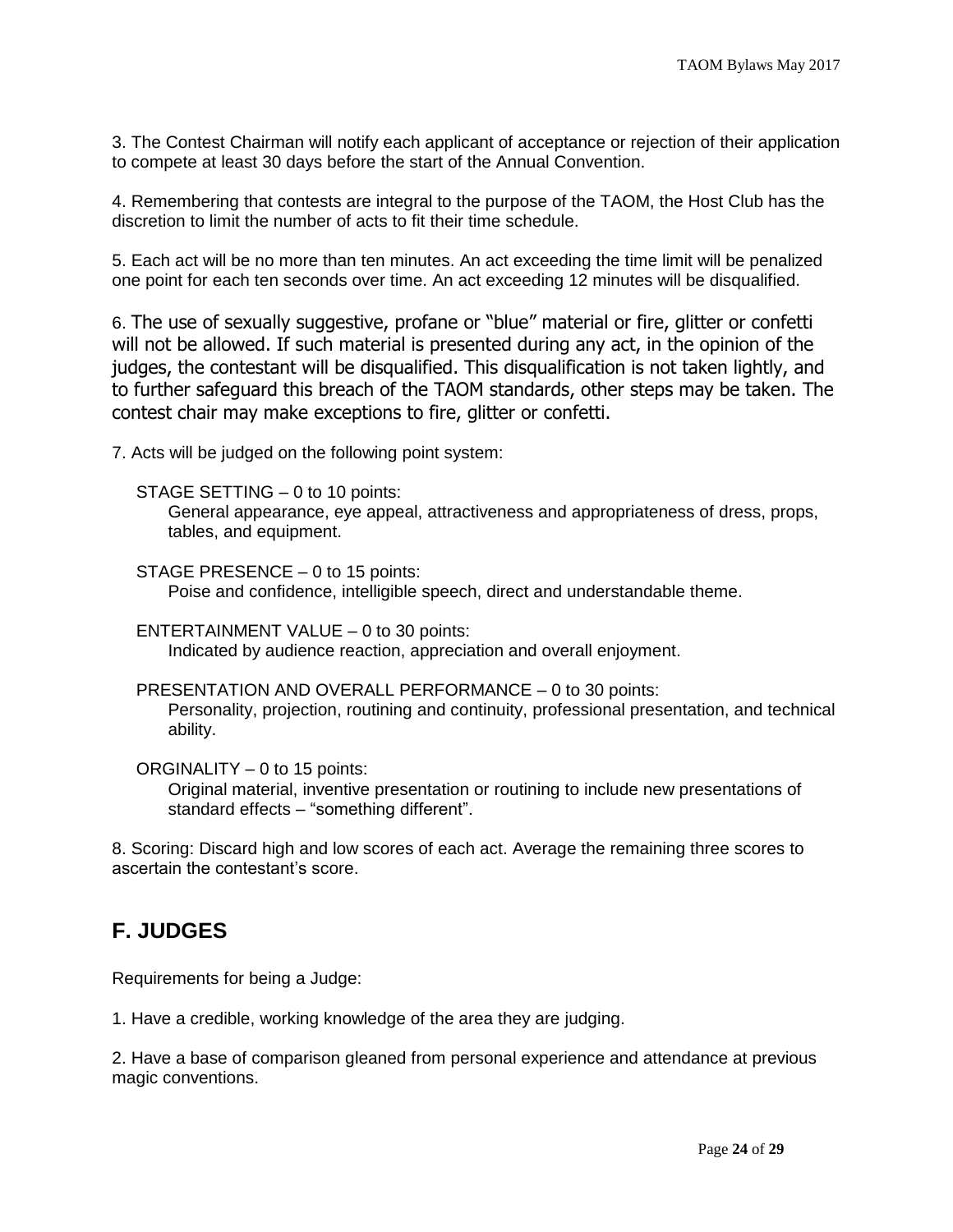3. If possible, have experience as a judge in other magic competitions.

4. Be able to communicate well with others.

5. Be able to make objective decisions about subjective matters.

6. Willing to stand by their opinions and convictions.

7. Meet with contestants for purposes of critiquing their act and express opinions in an instructional, helpful and objective way.

8. May have other expertise besides magic (i.e. drama, dance, theater or other allied arts).

9. Meet with the Trophy and Awards Committee Chairman, the judges and Secretary to compute scores.

10. At least one judge will keep a record of the exact time of each contestant's act.

11. The judges may, at their sole discretion, change the category of an act claimed by a contestant if it is inappropriately classified, or if they deem it to be an advantage to the contestant.

12. The identity of the judges shall be kept confidential until after the contest(s) have been concluded.

# **G. REVIEW OF RESPONSIBILITIES**

## **1. TAOM Secretary**

a. Meet with the Vice President, Trophy and Awards Committee Chairman and the judges to provide each judge a copy of this Appendix C, a list of contestants and the category they entered, and contest score sheets.

b. Meet with the Vice President, Trophy and Awards Committee Chairman and judges with materials to compute scores.

c. Provide TAOM trophies to the Trophy and Awards Committee Chairman at the Annual Convention.

d. Mail to each contestant the statistical results of the contest entered, the judges' comments and a Certificate of Appreciation signed by the TAOM President.

e. Design, purchase and mail the trophy front plates to contest winners and exhibition participants.

f. Provide the Contest Judging Forms and adequate tools for the judges (i.e. clipboards or folders, pens or pencils, judging sheets, a list of the performers, and flashlights for the stage judges).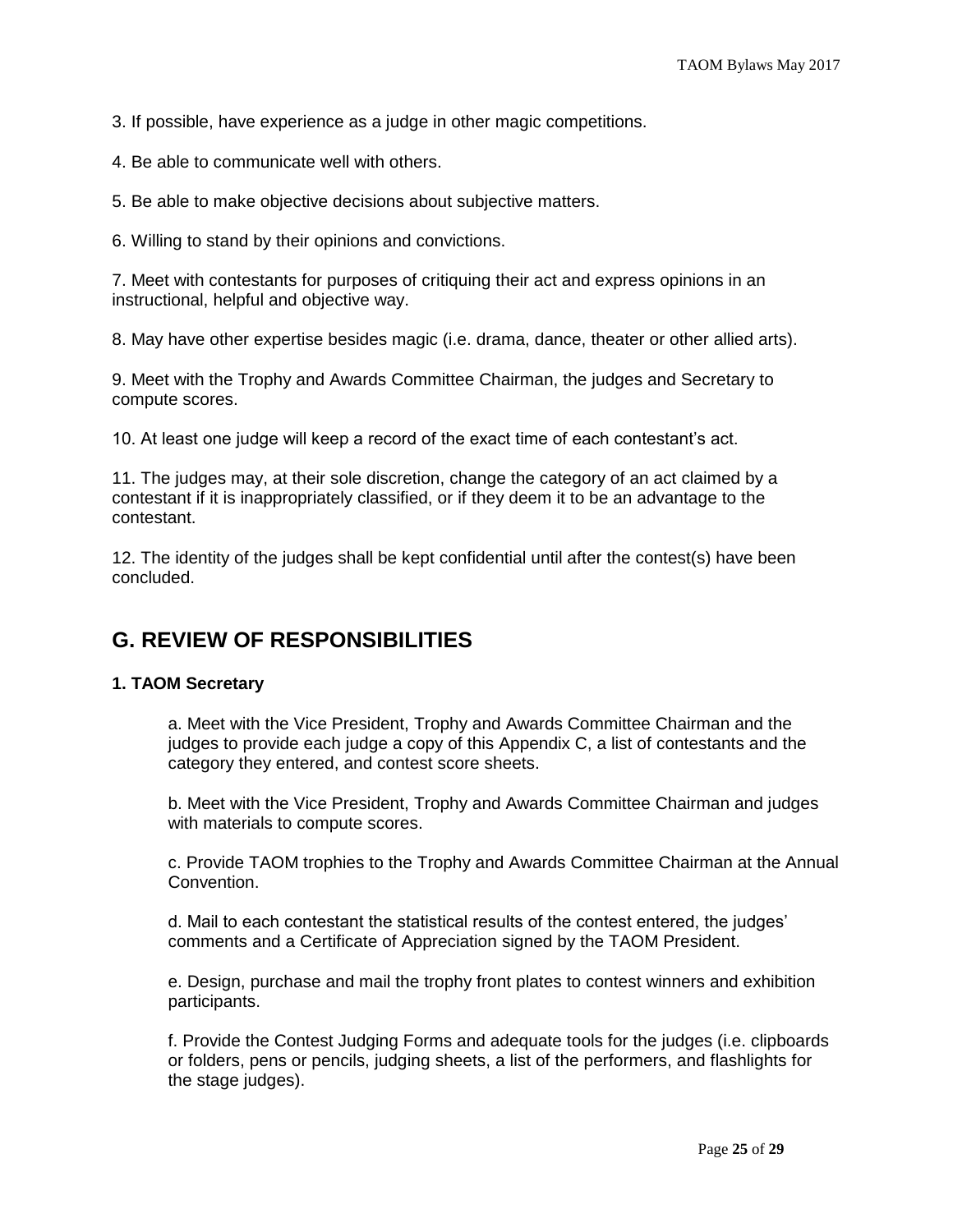### **2. TAOM Vice President**

a. Contact the Representative from each Member Club to supply, before August 1, the name, email address, address and phone number of three prospective judges.

b. Appoint five judges plus one alternate for every contest. Judges should represent as many different clubs as possible.

c. Provide the Secretary a list of judges' names, and contact information.

c. Before the contest, meet with the Trophy and Awards Chairman, Contest Chairman and the contestants to answer questions and note any changes in the schedule.

d. Meet with the Trophy and Awards Committee Chairman, the judges and the Secretary to compute scores.

### **2. TAOM Trophy and Awards Committee Chairman**

a. Before the contest, meet with the Vice President, Contest Chairman and the contestants to answer questions, note any changes in the schedule and then inform the Secretary of such changes.

b. After the contest, meet with the Vice President, judges and Secretary to compute scores.

c. Announce the winners and present the awards at the Annual Convention.

d. Make contest forms available to applicants. The application to compete may be part of the TAOM mailings, bulletins or the TAOM website, and describe the manner in which the applicant may apply to compete. Such descriptions shall be specific as to deadlines, visual recording requirements, (non-returnable) and any limitations (i.e. number of contestants per category) so imposed by agreement of the TAOM Trophy and Awards Chairman and Contest Chairman.

### **3. Host Club**

a. Notify all applicants at least 30 days before the start of the Annual Convention whether or not their application(s) have been accepted and provide a copy of this Appendix C.

b. Provide the Secretary a list of competitor's names, contact information and contest category or categories as soon as practical after the entry acceptance deadline.

c. Before the contest, arrange a meeting of the contestants and the TAOM Trophy Awards Committee Chairman and Vice President.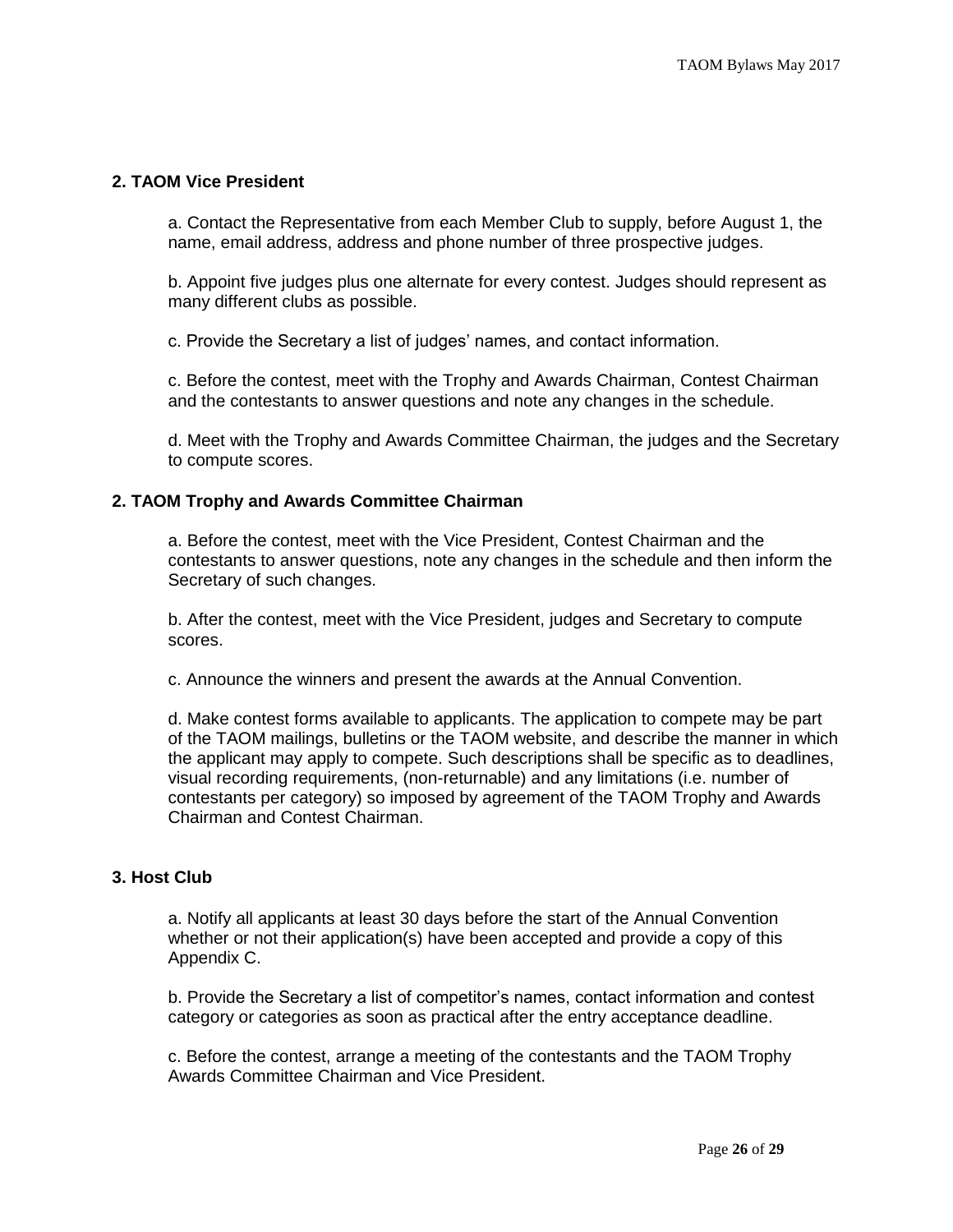# **H. CONTEST FORM CONTENT**

Contest application forms should include the following information:

The TAOM provides a competitive opportunity to recognize magical accomplishments. Any person registered for the Annual Convention is eligible to submit an application to compete to the Contest Chairman at least 45 days prior to the start of the Annual Convention.

Contest Chairman Name and Contact Information.

Contestant Name, Stage Name, Birth date if entering a Junior category, E-Mail, Mailing address, Contest category or categories.

Requirement for video or recommendations by two club members unless Contest Chairman has personal knowledge of the performer.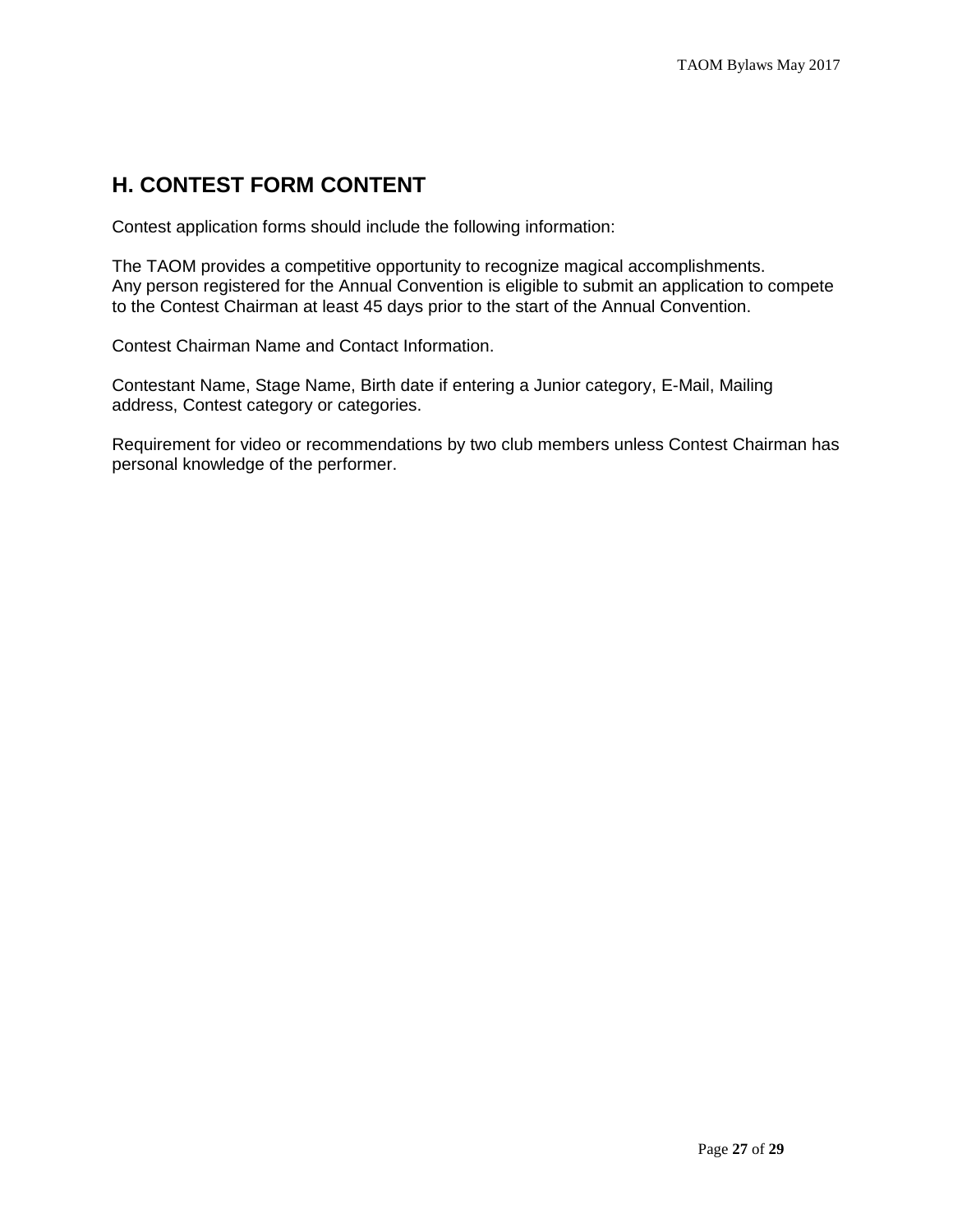# **APPENDIX D**

# **LOGO**

A. The following is the Official Logo of the Texas Association of Magicians:



- B. The purpose of the Official Logo is to provide a consistent and branded pictorial representation of the Texas Association of Magicians. When a logo is used to represent the Texas Association of Magicians or promote its annual conventions, only the Official Logo shall be used.
- C. The Official Logo may be reproduced and used without permission so long as it reflects, promotes, or advertises the Texas Association of Magicians organization and/or its annual conventions in a favorable manner, and is not generally altered, redrawn, or modified in appearance or content except for size.
- D. The Official Logo may be incorporated into other artwork or graphic that favorably promotes the Texas Association of Magicians and/or its annual conventions, but the Official Logo shall not be generally altered, redrawn, or modified in appearance or content except for size.
- E. The Official Logo shall be assessable and available for download from the official website(s) of the Texas Association of Magicians.
- F. The Board of Directors of the Texas Association of Magicians is the final authority to interpret this appendix and determine all use of the Official Logo.
- G. The Official Logo is Copyright 2014 Texas Association of Magicians Inc.

| History of changes-started 2015 | Added                                  |
|---------------------------------|----------------------------------------|
| May 2015                        | Add TAOM as "host" and amend as needed |
|                                 | Art. 2, Sec 2 (B) amended and          |
|                                 | Art 8, Sec 8.00, Sec 8.01 all          |
| September 2016                  | Appendix C, Sec C added 6.             |

## \* \* \* \*